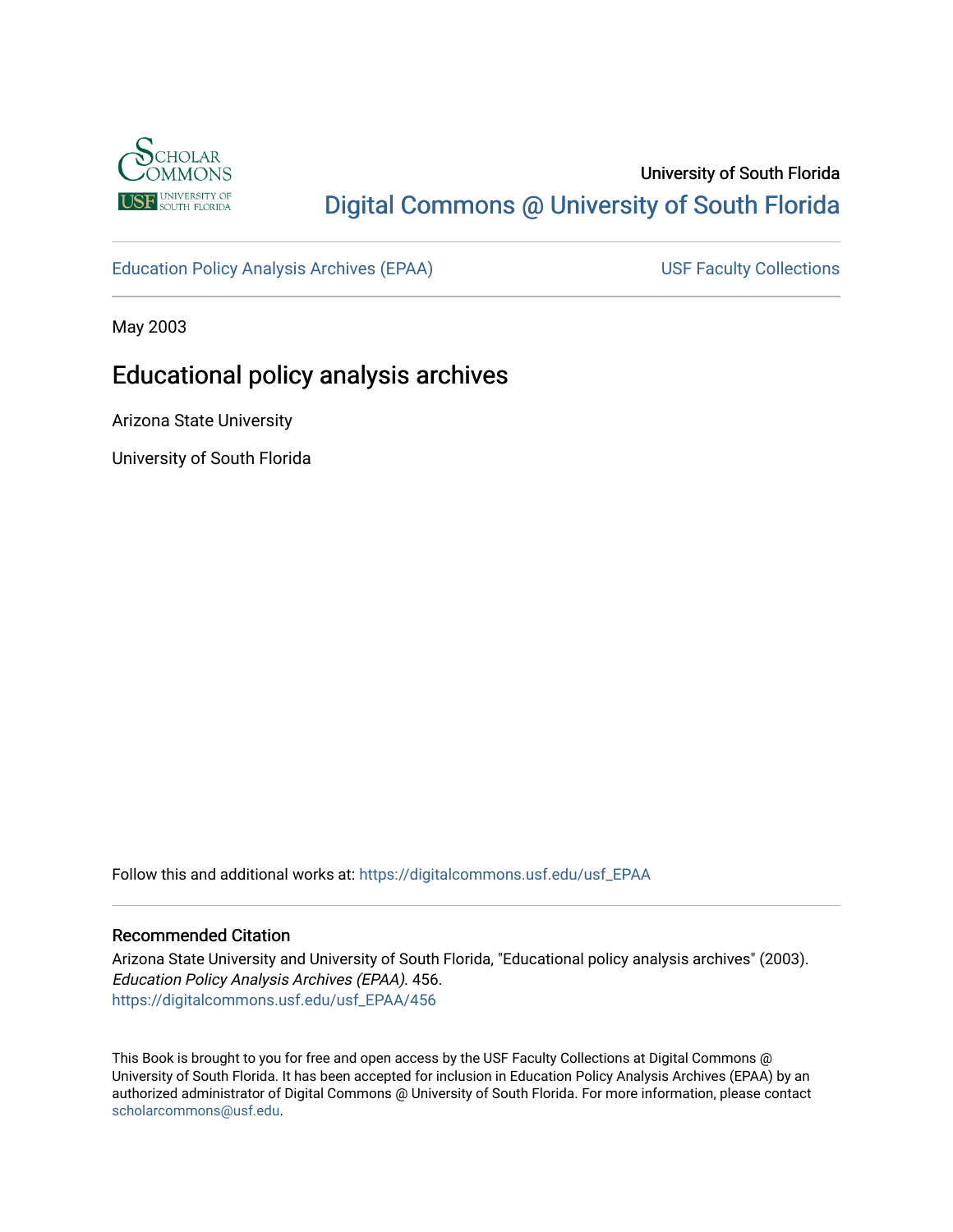# **Education Policy Analysis Archives**

**Volume 11 Number 17 May 29, 2003 ISSN 1068-2341**

A peer-reviewed scholarly journal **Editor: Gene V Glass** College of Education Arizona State University

Copyright is retained by the first or sole author, who grants right of first publication to the **EDUCATION POLICY ANALYSIS ARCHIVES**. **EPAA** is a project of the Education Policy Studies Laboratory.

Articles appearing in **EPAA** are abstracted in the *Current Index to Journals in Education* by the ERIC Clearinghouse on Assessment and Evaluation and are permanently archived in *Resources in Education*.

## **Secondary Education in Argentina during the 1990s: The Limits of a Comprehensive Reform Effort**

**Jorge M. Gorostiaga University of Pittsburgh**

## **Clementina Acedo University of Pittsburgh**

## **Susana E. Xifra International Institute of Educational Planning-UNESCO Buenos Aires, Argentina**

Citation: Gorostiaga, J. Acedo, C., Xifra, S. (May 29, 2003). Secondary education in Argentina during the 1990s: The limits of a comprehensive reform effort. *Education Policy Analysis Archives, 11*(17). Retrieved [date] from http://epaa.asu.edu/epaa/v11n17/.

### **Abstract**

The reform of secondary education has been a fundamental part of national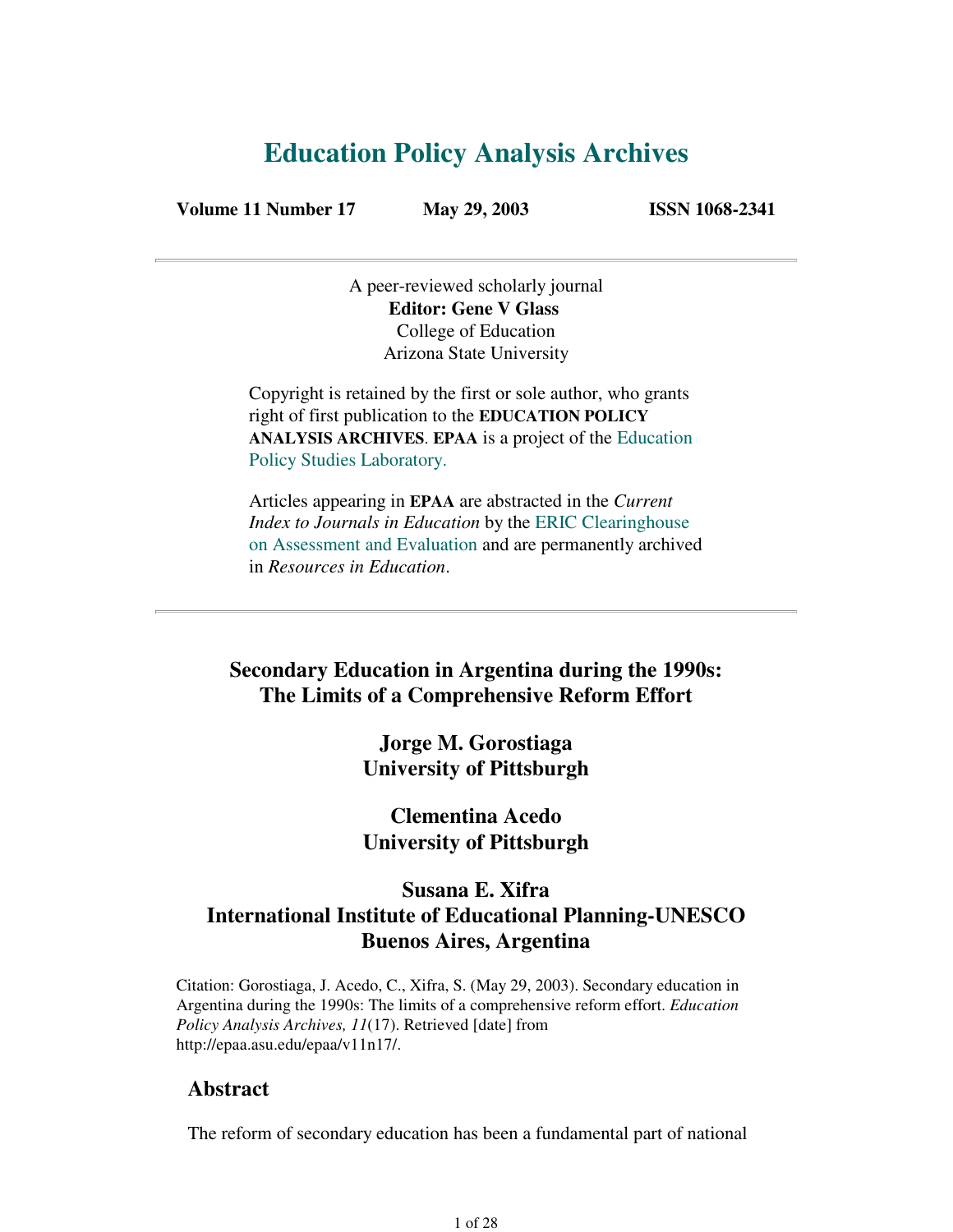educational policy in Argentina since the beginning of the 1990s. Along with the decentralization of responsibilities to provinces and a new structure of primary and secondary education, changes have affected the areas of curriculum design, teaching methods, teacher training, school management, and information and evaluation systems. This study describes the main policies on secondary education implemented during the last decade, including their objectives and rationales. Focusing on how the reform can be seen to relate to issues of access, quality and equity, the study presents an analysis of its implementation, and discusses some of its effects. We argue that political, economic and technical factors as well as the strategies chosen by the national government resulted in a limited implementation, and we highlight the need for considering more focused reform strategies, alternative models of teacher training, and a more active involvement of teachers. (Note 1)

## **A. Introduction**

This article examines the reform of secondary education in Argentina during the 1990s. (Note 2) It provides a brief description of the main elements of the reform, as well as a discussion of the implementation strategies and problems. We highlight different views about the effects of the new policies, particularly as they relate to two of the main objectives of the reform: increasing access for students from economically disadvantaged families and improving the quality of academic and technical secondary education. (Note 3) This study is based on an extensive review of official documents and secondary sources as well as on information provided by key informants. (Note 4)

The reform of secondary education, which involves the redefinition of its structure, its educational functions, and its role in contributing to national development and social integration, is gaining high priority in Latin America (Braslavsky, 2001; Wolff and Castro, 2000). Although there are important differences among Latin American countries, in general, "the region is deficient in the availability of places in secondary education, as well as in the provision of quality, efficiency and equity. The structure and often the content of secondary education is outdated" (Wolff and Castro, 2000, p. 5).

In the case of Argentina, a comprehensive reform of the educational system initiated at the beginning of the 1990s proposed profound changes in the organization of secondary education, attempting a combination of "reculturing" (changing norms, habits, skills and beliefs) and "restructuring" (changing formal structures) processes both at the school and at central levels (see Fullan, 1993). "Restructuring" took place through the decentralization of the administration of national secondary schools to provinces; the establishment of a new structure that extends compulsory education from seven to ten years and creates a common upper secondary school with different orientations; the establishment of a new mechanism of curriculum design; and the development of evaluation and information systems. Elements more related to "reculturing" included the re-training of teachers aiming at upgrading subject knowledge and teaching methods; and the development of a new model of management that encourages school autonomy.

As Levin (2001, p. 6) points out, "The task of the analyst… is to consider the ways in which policies are driven by a particular logic or ideology, but also the ways in which they are shaped by other factors—historical, cultural, institutional, and political—that are far less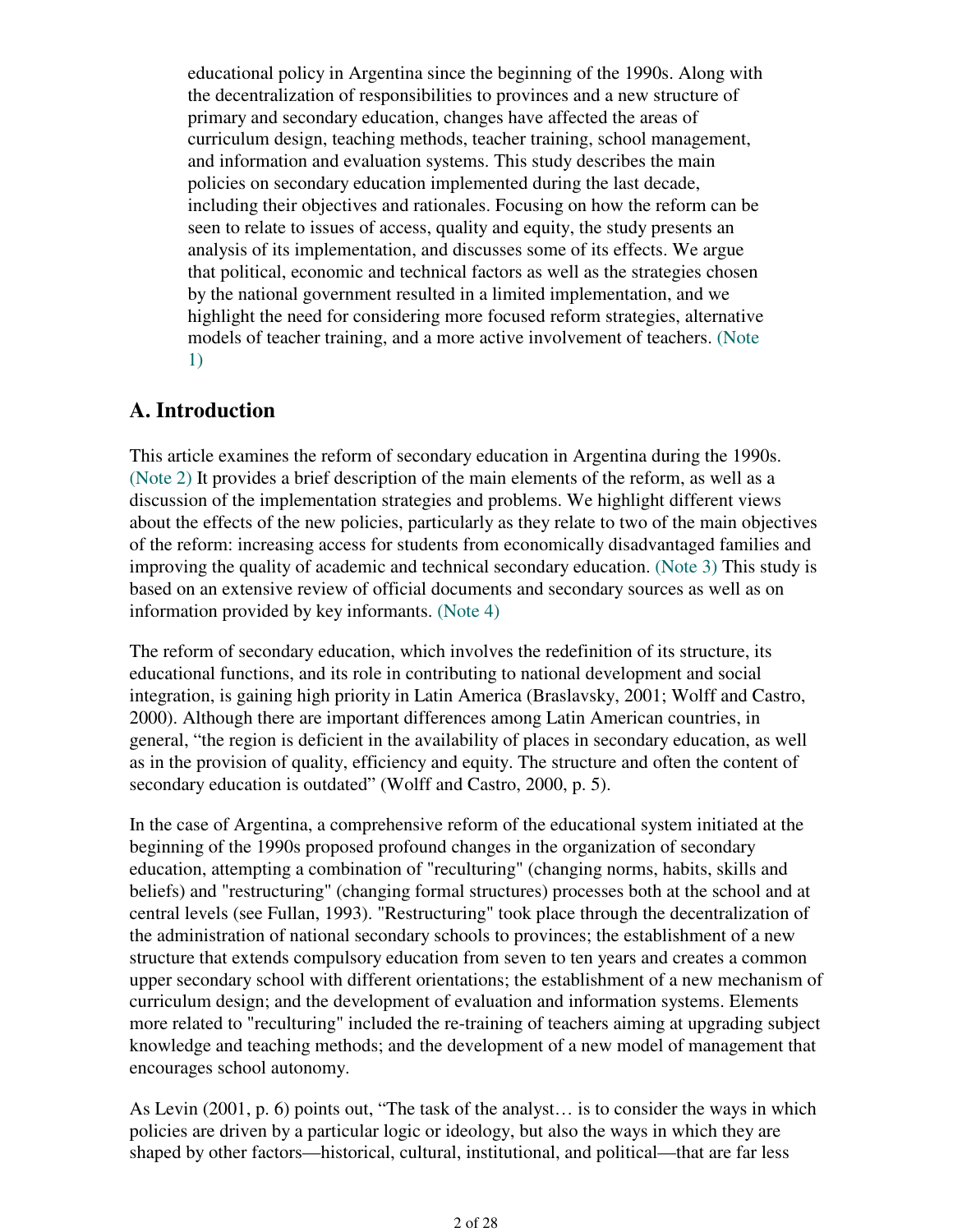predictable." In this article we argue that the case at hand represents an ambitious effort of comprehensive reform, complicated by the dynamics of a federal system. This effort encountered important barriers in political, economic and technical factors, but also as a result of a reform strategy that neglected broad discussion and participation, particularly from teachers. Such barriers shaped the reform policies in various ways, as is particularly illustrated by the different provincial responses and the teachers' reactions.

## **B. The Argentine Education System, the Context, and the Rationales for Secondary Education Reform**

Since the beginning of the 20th century, the structure of the Argentine school system was typically organized around a compulsory primary education of seven years beginning at the age of six, and secondary education system with schools usually offering five years of instruction. In 1905, a law authorized the federal government to create and administer its own schools within the provinces, establishing a national system besides the various provincial systems of primary and secondary schools. Initially, secondary education had the objectives of preparing students for teaching at the primary level or for entering the University, but through the years, new types of secondary schools were created, most notably technical schools with a vocational orientation. (Note 5)

During the 1980s and with the reestablishment of democratic rule – which brought about greater responsiveness to the demands for access through the elimination of entrance exams and the construction of new buildings for secondary schools – a remarkable expansion of secondary education took place. (Note 6) The secondary net enrollment rate went from 33.4% in 1980 to 53.5% in 1991. (Note 7) Regional differences, however, remained high: in 1991, the city of Buenos Aires showed a *net* enrollment of around 72% while the figure for a province like Chaco (in the less-developed northeast region) was approximately 38% (Tiramonti, 1995).

The reestablishment of democratic political institutions also allowed for a more open and broader-based discussion of the structure and content of education. With the Pedagogic Congress (Congreso Pedagógico Nacional, 1986-88), which involved teachers, parents, community members, students and representatives of different organizations, "an effort began to build consensus and to seek out or create new policies and action strategies" (Braslavsky, 1998, p. 299). As a result of this effort, the government began to work on the design of a new law of education.

During the 1990s Argentina experienced a profound reform of the educational sector as part of a general restructuring of the state, as well as of attempts to 'modernize' the country and adapt to international economic competition. Carlos Menem's administration (1989-1999) carried out a deep neoliberal economic reform, including the opening of markets to international trade, the privatization of state-owned companies, and the deregulation of economic activities. The Argentine economy showed high growth rates during the early 1990s (averaging more than 8% annual growth between 1991 and 1994), but the decade ended with a situation of recession and uncertainty. At the same time, "poverty levels stubbornly stayed high despite rapid economic growth… [and] rising income inequality and high unemployment, especially for the unskilled, [indicated] that the benefits of growth [were] not widely shared" (World Bank, 2000a, p. 3). (Note 8) The influence of international lending organizations has been very important in the process of economic restructuring, and the World Bank and the Inter-American Development Bank have participated in the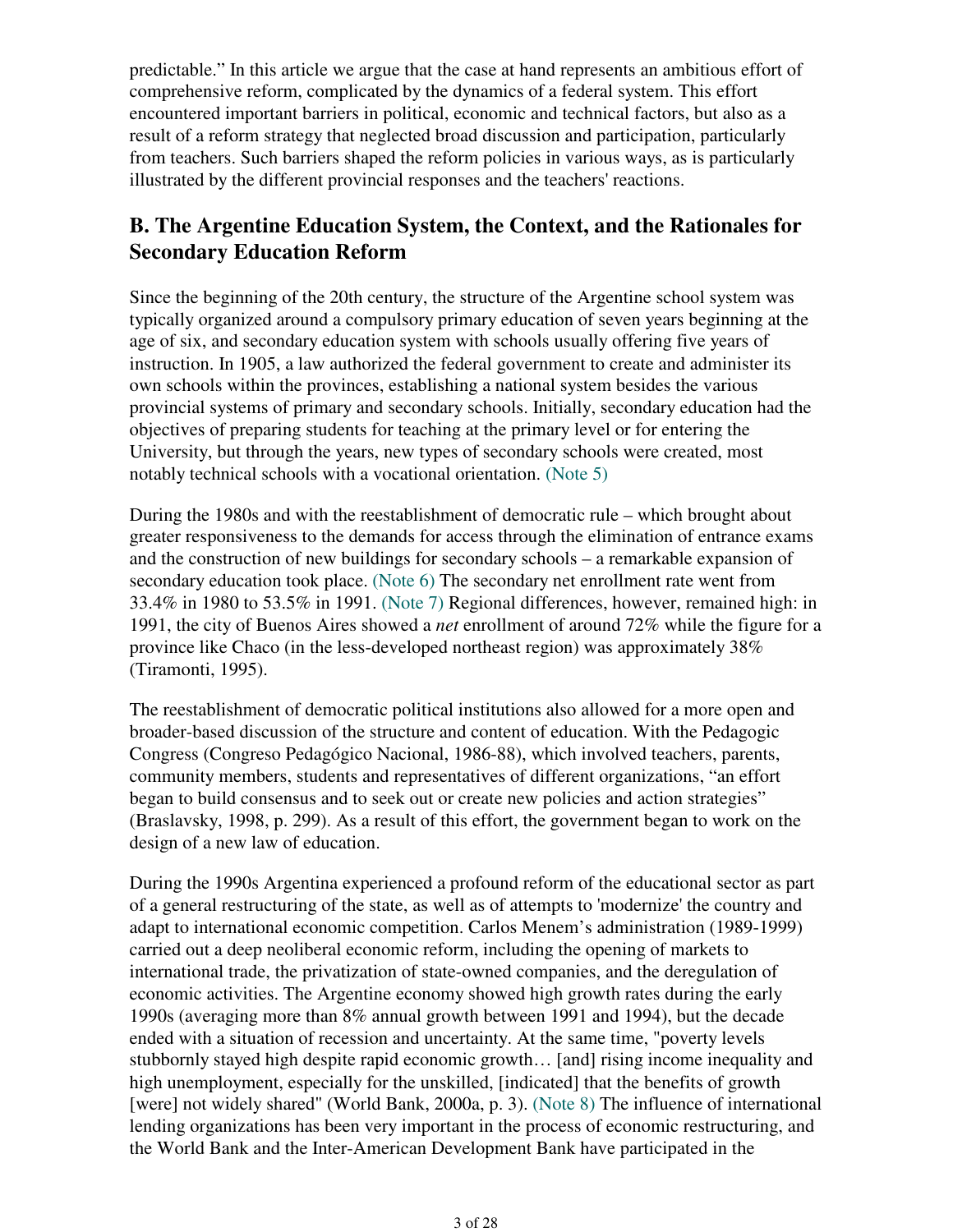financing of educational reform.

Educational reform was supposed to introduce changes in a public school system considered to be in crisis. (Note 9) There was a general agreement in the need for organizational and instructional innovations to improve quality and to provide students socially meaningful knowledge (Braslavsky and Tiramonti, 1990; Frigerio, 1995). National and provincial ministries of education appeared to lack the capacities to govern the system and affect the work of schools (Braslavsky, 1998). The fragmentation of the system implied great inequalities, as schools varied in the quality and type of services they offered to different groups of students. During the 1980s, the combination of increases in enrollments and lack of investment in the educational system resulted in overcrowded schools and classrooms and accentuated the sense of crisis.

The *gross* enrollment rate became more stable in the 1990s after the remarkable growth of the early 1980s (see Table 1). By the end of the 1990s, the secondary graduation rate was around 52% (World Bank, 2000). The repetition rate was 9% for 1997, while the dropout rate for 1996 was 42% (Experton, 1999). It is also important to note, again, that there have been are significant variations among provinces, and that repetition and dropout rates have been particularly high among students from low-income families.

| Year | <b>Gross Enrollment</b><br>Ratio |
|------|----------------------------------|
| 1970 | 44.4                             |
| 1975 | 53.8                             |
| 1980 | 56.2                             |
| 1985 | 70.2                             |
| 1990 | 71.1                             |
| 1995 | 72.7                             |
| 1997 | 73.3                             |

**Table 1 Secondary Education Gross Enrollment Ratios in Argentina (1970-97)**

Source: UNESCO Indicators, in www.unesco.org/education/information.

Some of the main problems affecting secondary education at the beginning of the 1990s were: the high dropout and repetition rates (particularly during the first and second years of secondary school), outdated curriculum and instructional methods, and the limited enrollment of students of low socio-economic status (Braslavsky, 1999; World Bank, 1995). Technical education especially suffered a low level of investment in educational resources as well as a lack of relevance of educational contents (Experton, 1999). The coexistence in the provinces of a national and provincial system of secondary education implied inefficiencies and conflicts regarding aspects like financing and the transfer of students from one system to another. In addition, the administration of the *national* secondary system was seen as too centralized as well as lacking effective supervision over schools (Morduchowicz, 1999).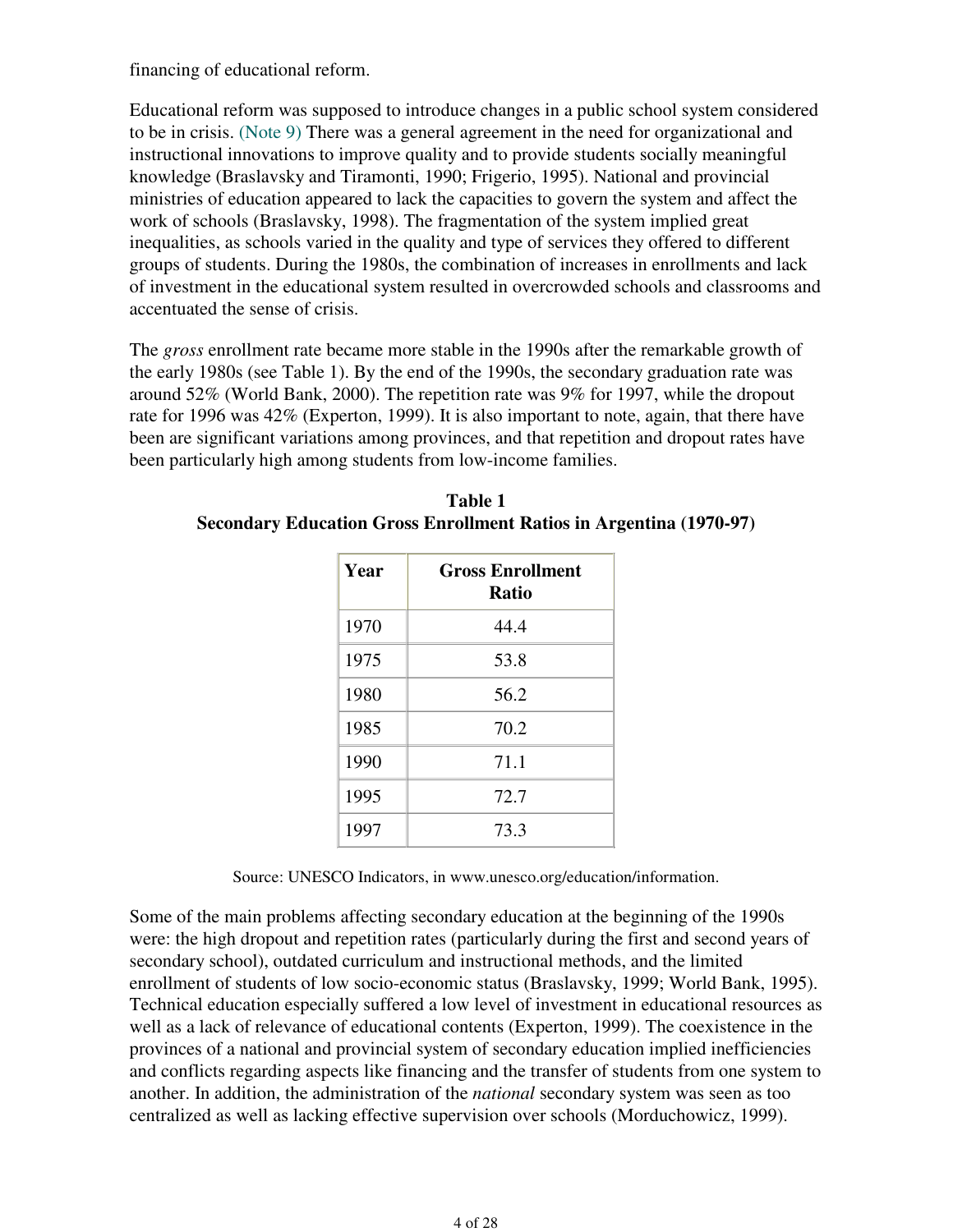# **C. Educational Reform during the 1990s**

The two main steps in the reform of education were the transfer of all national secondary schools and teacher training institutes to the provinces in 1992-93 (Law No. 24049) and the enactment in 1993 of the Federal Law of Education (Law No. 24195), the first general law of education in the history of Argentina. (Note 10) The Federal Law of Education (along with the Law of Higher Education enacted in 1995) spelled out a comprehensive reform of the whole educational system.

At the beginning of the 1990s, around 60% of public secondary schools were under national administration. However, there were significant differences between provinces. In some provinces (e.g., La Pampa, San Juan, Tucumán), secondary education was mainly provided by private and public national schools, and the provincial sector was very small. In provinces like Chaco, Rio Negro and Santa Cruz, less than 15% of secondary schools depended on the national government (Tiramonti and Braslavsky, 1995, pp. 61-62).

The transfer of all national secondary schools and post-secondary institutions to the provinces in 1992 – completing the process initiated by the military government in 1978 with the transfer of national primary schools – was mainly driven by financial reasons (Filmus, 1998; Senén González and Arango, 1997). (Note 11) Provinces agreed to receive the national secondary and post-secondary systems, but were not given specific resources to face the economic effort that the transfer represented. The national government argued that from 1991 significant increases in tax collection implied more resources for the provinces, which allowed them to finance the administration of the transferred schools (Senén González and Arango, 1997).

In addition, many provincial administrations lacked the necessary technical expertise and resources to manage the new system (García de Fanelli, 1997; Puiggrós, 1997). In some provinces, the decentralization was followed by an actual reduction of teachers' salaries in the context of a fiscal crisis accelerated by the burden that the transfer of schools implied (Filmus, 1998; Senén González, 1997).

The Federal Law of Education (1993) established the responsibilities for each level of government as well as the coordination mechanisms. The national Ministry of Culture and Education is now responsible for evaluating and monitoring the educational system, ensuring adherence to national policies, providing financial and technical assistance to improve the quality and equity of the system, and developing a federal management information system. The 23 provinces and the city of Buenos Aires (federal district) have the responsibilities of funding, administration, and management of schools, including the hiring and training of teachers. (Note 12) The Federal Council on Culture and Education (*Consejo Federal de Cultura y Educación*) is the organization in which the national policy and its implementation are discussed with the provinces. The national and provincial ministries of education are part of this organization.

The new model that emerges is one of a stronger center with few (but strategic) responsibilities (e.g., the planning of general policies and evaluation of the system). Another important element of the law was that it established an increase of the resources for the financing of education from national and provincial governments: educational budgets were to be doubled gradually with an annual increase of 20%.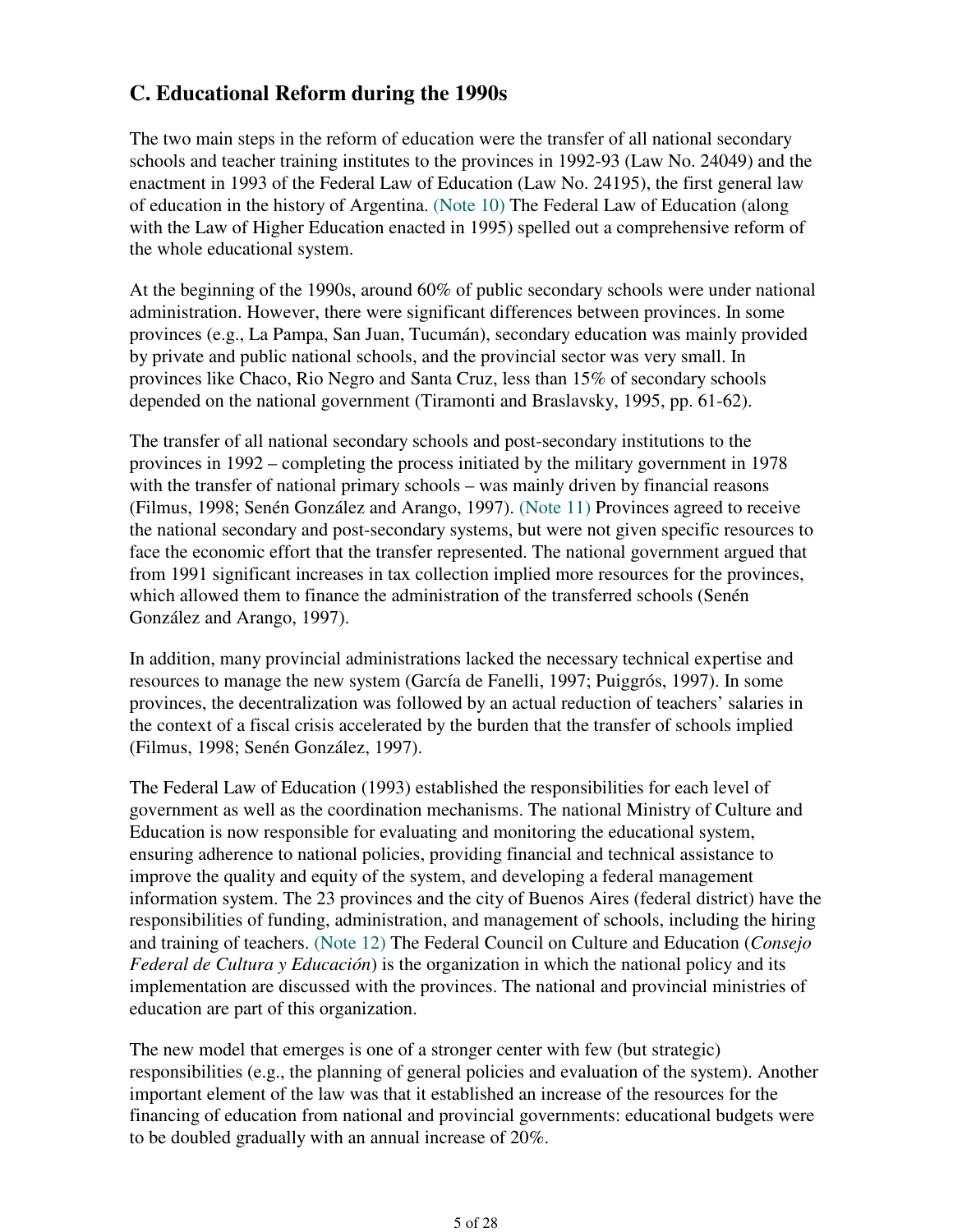According to Decibe (1998, pp. 3-4), who was one of the ministers of education during the reform, the decentralization of secondary schools and the new division of responsibilities aimed at strengthening federalism and local government institutions, including the schools. In this process, she argues, the national government should keep the capacity to lead policies, given the links between education and the possibilities of economic and social growth.

What follows is a description of the main components of the reform that were prompted by the Federal Law of Education, including: a new structure of the educational system, new systems of curriculum design, teacher training, information and evaluation, a new model of school management, and the compensatory programs.

### **1.The New Structure of the System**

The Federal Law of Education (1993) created a new academic structure which starts with an initial level up to the age of five, continues with a nine-year stage of *Educación General Básica* (Basic General Education), or EGB, plus three years of *Polimodal* Education, and ends with the higher-education level (comprising universities and tertiary institutions). Compulsory schooling comprises a ten-year period: the last year of the initial level (5-year-old children) and a nine-year stage corresponding to the EGB, divided in 3 cycles of three years each. Secondary or middle education can be considered to include now the EGB3 (7th, 8th and 9th grades or years) and *Polimodal* (or Multimodal) cycles (see Figure 1).



#### **Figure 1. The new structure of the Argentine education system**

Source: National Ministry of Culture and Education (Ministerio de Cultura y Educación, 1997)

In the national reform strategy, the creation of the Third Cycle was meant to address what many considered an abrupt change for students in the transition from primary to secondary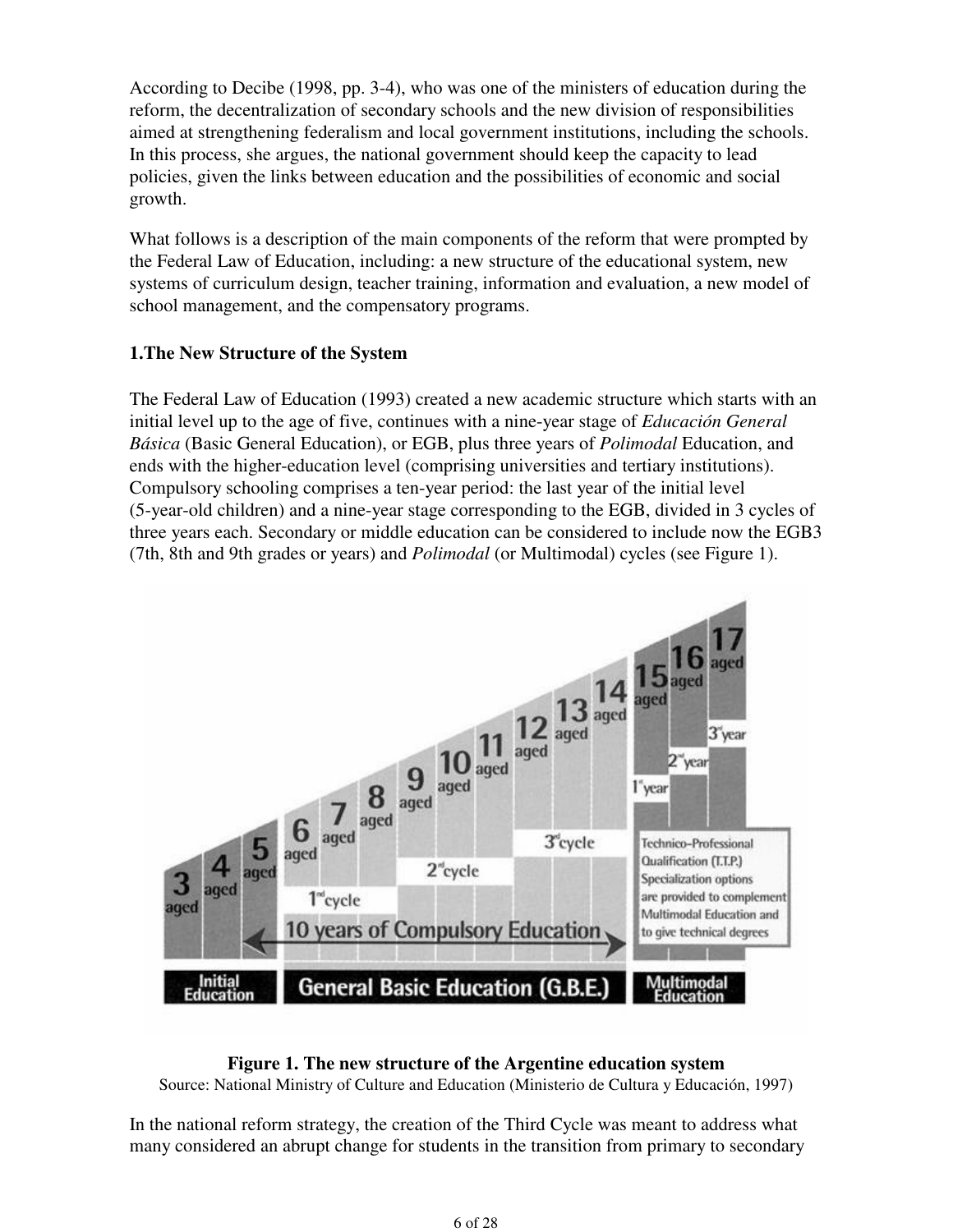school (e.g., Braslavsky, 1999), and to respond to the specific needs of young teenagers (Ministerio de Educación, 2000a, p. 6). In addition, the implementation of both the Third Cycle and the *Polimodal* should have involved strategies for improving equity and the quality of instruction for low-income students.

The *Polimodal* lasts 3 years and offers a common general education (comprising at least 50% of the instructional time) (Note 13) along with five different orientations or modalities (around 30% of instructional time): (Note 14) humanities and social sciences; natural sciences; economics and administration/management; production of goods and services; and communication, arts and design. Each school can offer one or more modalities and students have to choose one modality. The *Polimodal* should address with equal weight three different aspects of the education of students: preparation for citizenship and ethics, preparation for work, and preparation for further studies (Consejo Federal de Cultura y Educación, 1996).

Professional technical training is offered through *Trayectos Técnicos Profesionales* (TTPs), or Technical Professional Qualifications. These courses of study can be followed with or after the Polimodal, and grant the title of "technician" in different areas, including not only those linked with construction, agriculture and industry sectors, but also others like public health, computer science, tourism, etc. (Ministerio de Cultura y Educación, 1997). Provinces should decide how to organize the supply of different orientations and different technical specializations, taking into account local needs and school institutional capacities.

According to Braslavsky (1999), the organization of the *Polimodal* and the technical specializations respond to the need for training students in a way that enable them both to find a first job and to adapt to a constant changing job market. At the same time, they offer a common educational experience along with enough flexibility to integrate the content of training to the characteristics of local communities and contexts. In this way, the new organization of secondary school, including the technical component, seems to aim at finding a balance between a general education that enables students to advance to higher levels of instruction and a technical-professional training that prepares for specific jobs.

In 1995, the National Ministry created the Institute of Technological Education (INET), which has organized the implementation of technical specializations by adapting the centrally defined curricular frameworks to local realities, integrating them to the *Polimodal*, and identifying training needs for teachers in technical areas (Experton, 1999, p. 27). One of the main functions of the INET is to respond to the needs of the productive sector. It is argued that a new relationship of education-employment is being established by the creation of more effective mechanisms of communication and debate among teachers, educational officers, and representatives of workers and businessmen (Ministerio de Cultura y Educación, 1997).

The Federal Council established that the new structure should be completely in place by the year 2000, allowing each province to decide on how to implement it (e.g., more or less gradual, use of pilot schools, etc.). (Note 15) The EGB3 has been gradually implemented in almost all provinces since 1996. Regarding the *Polimodal*, the provinces of Córdoba and Buenos Aires started its full implementation in 1999, while most provinces have a slower pace.

### **2. Curricular Reform**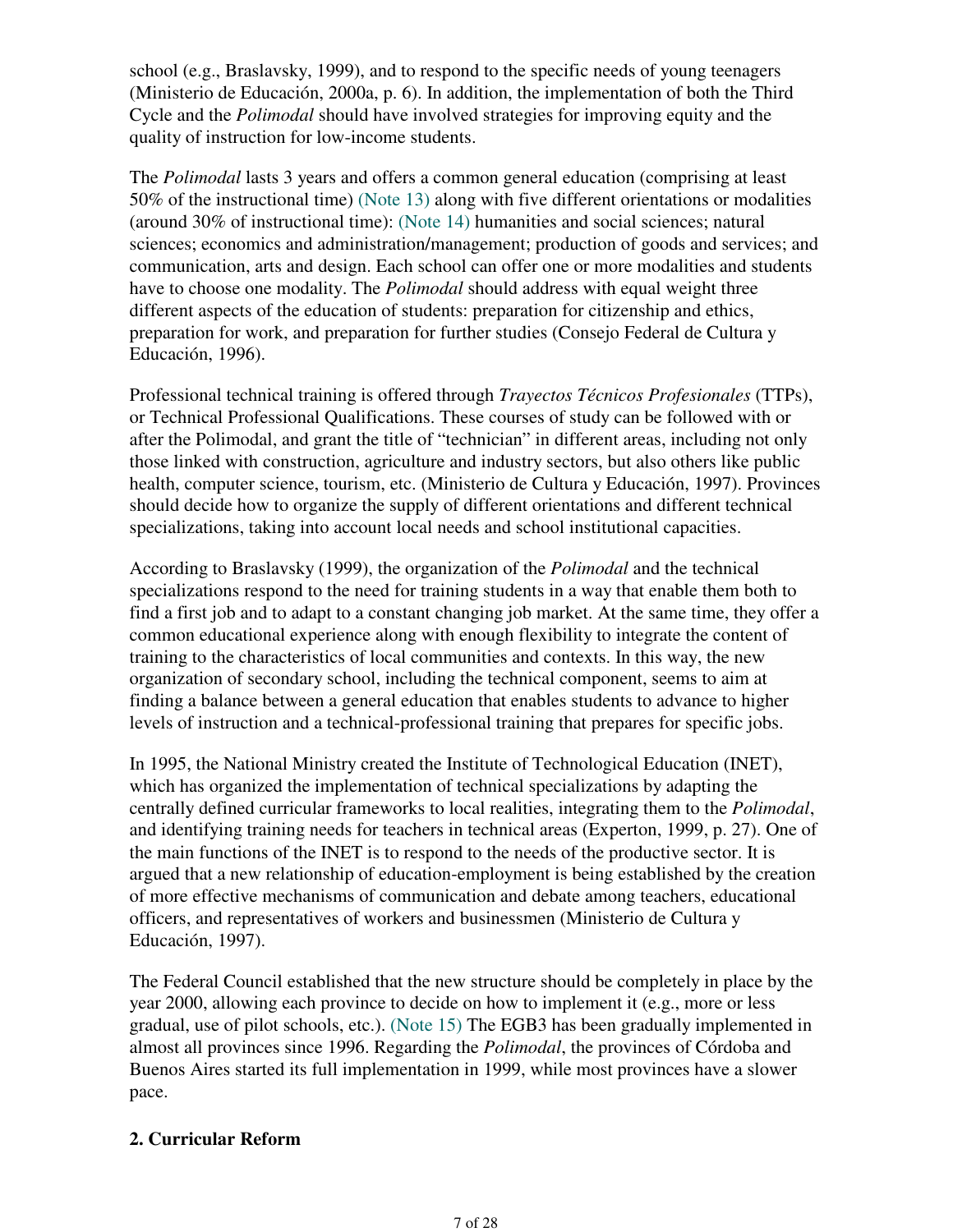The curricular reform has been another important initiative encouraged by the national government since 1994. The national Ministry and the Federal Council worked out a general framework for all of the elementary and high schools in the country, aiming at giving coherence to the educational system. Traditionally, provinces presented a great heterogeneity of educational programs (Gvirtz, 1995) and, for each type of secondary education, there was a common curriculum which was adapted further at the school level, resulting in an "anarchic diversity" (Braslavsky, 1999, p. 84).

There are three levels in the design of the new curricula. At the more general level, the Federal Council sets the general objectives and guidelines (Common Basic Contents or "contenidos básicos"). (Note 16) At the provincial level – including the city of Buenos Aires – more specific objectives and guidelines are developed which take into account the reality of each province. The final design of the curriculum at the school level involves principals and teachers making decisions on content and instructional approaches. The Federal Council has stated that the school is the fundamental unit for the specification of the educational project, so the nation and the provinces should leave to the schools the responsibility of developing a curriculum that responds to the local realities and needs ("Criterios para la planificación de Diseños Curriculares Compatibles en las Provincias y la MCBA, res. 37/94," in Ministerio de Cultura y Educación, 1996b). At the *Polimodal* level, in addition to the adaptation of provincial curriculum designs, 20% of the content should be determined by the school (Consejo Federal de Cultura y Educación, 1996).

In addition to the Common Basic Contents, in 1998, when provinces like Buenos Aires and Córdoba were already implementing the third cycle of the EGB, the Federal Council agreed to establish a common curricular structure for the EGB3 with nine "curricular spaces:" Spanish, mathematics, social sciences, natural sciences, foreign language, arts education, technology, ethics and citizenship, and physical education. A similar agreement was reached for the *Polimodal* and the technical specializations, establishing the five modalities mentioned above, and the possibility of a variety of technical-professional training courses.

### **3. Teacher Training**

The design of new curricula implied the need for the re-training of teachers and principals. Teachers were considered to have a very low degree of both pedagogical skills and subject knowledge. The Federal Network of Teacher Training was designed to prepare teachers for the curricular changes, update their skills in subject matter, and improve their use of educational materials and computers. Specific training – which took place outside schools – was offered for teachers at the EGB3 and at the *Polimodal* cycles, while encouraging university education for teachers at the *Polimodal* cycle. An innovative aspect of the network was that principals, also, received specific training.

Both Teacher Training Institutes (either under provincial or private administration) and universities are considered to be part of the new training system, under the supervision of the provincial ministries. The curricula of Teacher Training Institutes were also redesigned with three levels of specificity: national, provincial, and institutional. The new system was supposed to train future teachers as well as retrain all of the teachers already working at schools (World Bank, 1995; Decibe, 1998).

### **4. Education Information and Student Evaluation Systems**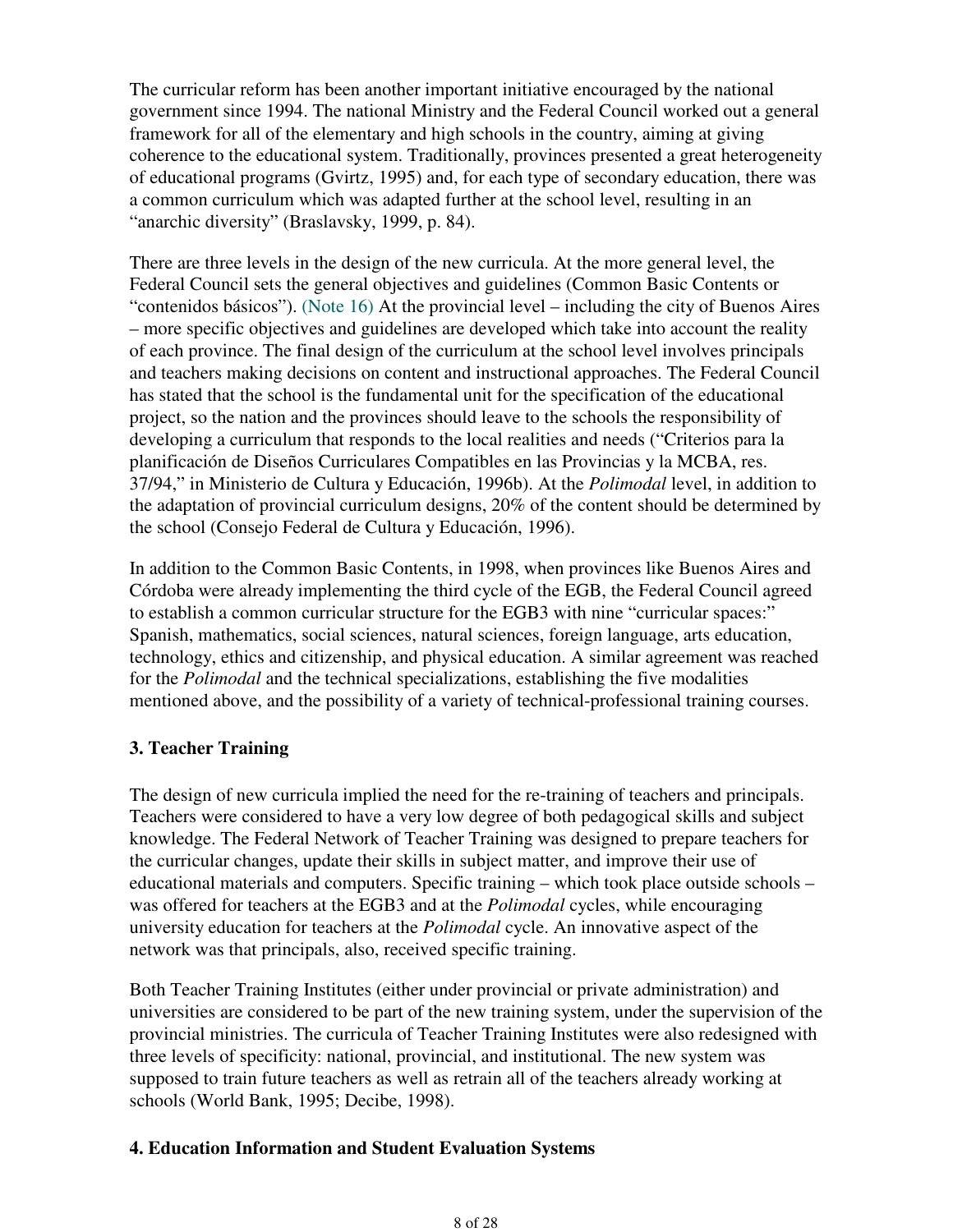A National System of Educational Quality Assessment has been created in the last years. Since 1993, a national evaluation has been done yearly using two kinds of instruments: 1) multiple choice tests to evaluate students' performance in different disciplines, and 2) questionnaires to school administrators, teachers, and families to gather information about institutional management, classroom practices, and students' background, attitudes, and habits of study (Decibe, 1998).

Multiple-choice tests have been administered to samples of students at primary and secondary levels, and the results have been publicized. From 1997, all students finishing the secondary level are evaluated in the areas of Spanish and mathematics. The tests have shown that students are not performing well, that private schools do better than public, and that urban schools do better than rural. The results have increased awareness about the low quality of instruction at schools and provide some legitimization for the reforms.

The National Network of Educational Information has helped advancing in the development of (and coordination among) provincial units of educational information as well as in the use of information for decision-making. The first national census of teachers and educational institutions took place in 1994 (Decibe, 1998).

### **5. A New Model of School Management**

The national government encouraged from the mid 1990s a new model of school through the *Condiciones Básicas Institucionales* (Institutional Basic Conditions). The institutional conditions were proposed from the national level to the provinces as guidelines for the management of all schools in the country (Ministerio de Cultura y Educación, 1996c) and were related to the objectives of consolidating the school as the basic unit of management and strengthening its autonomy (Consejo Federal de Cultura y Educación, 1994).

The main idea is that the application of new curricular guidelines requires changes in the management and organization of schools in order to be effective and to facilitate instructional innovations. Changes in the management dimension have the objectives of encouraging the participation of the school actors and facilitating the organizational changes that would result in the transformation of instructional practices. It is argued that each school should make its own decisions on the use of the time (e.g., replacing the traditional classroom hour by different units of time), the use of space (e.g., classrooms in which students are allowed to move among "corners" with different activities), and grouping practices (e.g., more than one teacher working with students in a jointly planned activity; students of different ages grouped together for a special activity) (Ministerio de Cultura y Educación, 1996c).

The Institutional Educational Project (IEP) became the main tool for the new model of school. It is a document produced by each school elaborating and adapting the Provincial Curricular Design and deciding how to deliver the curriculum. Each school is invited to build its own organizational and management structure based on its needs, its reality, and the people who are part of the school. The IEP is the mechanism that should allow the school to mediate between the general educational guidelines (at national and provincial levels) and the local context. The official proposals stress the importance of teamwork, involving all of the school actors and the local community working on defining the mission and objectives of schools and how these are achieved both at the institutional and classroom levels. The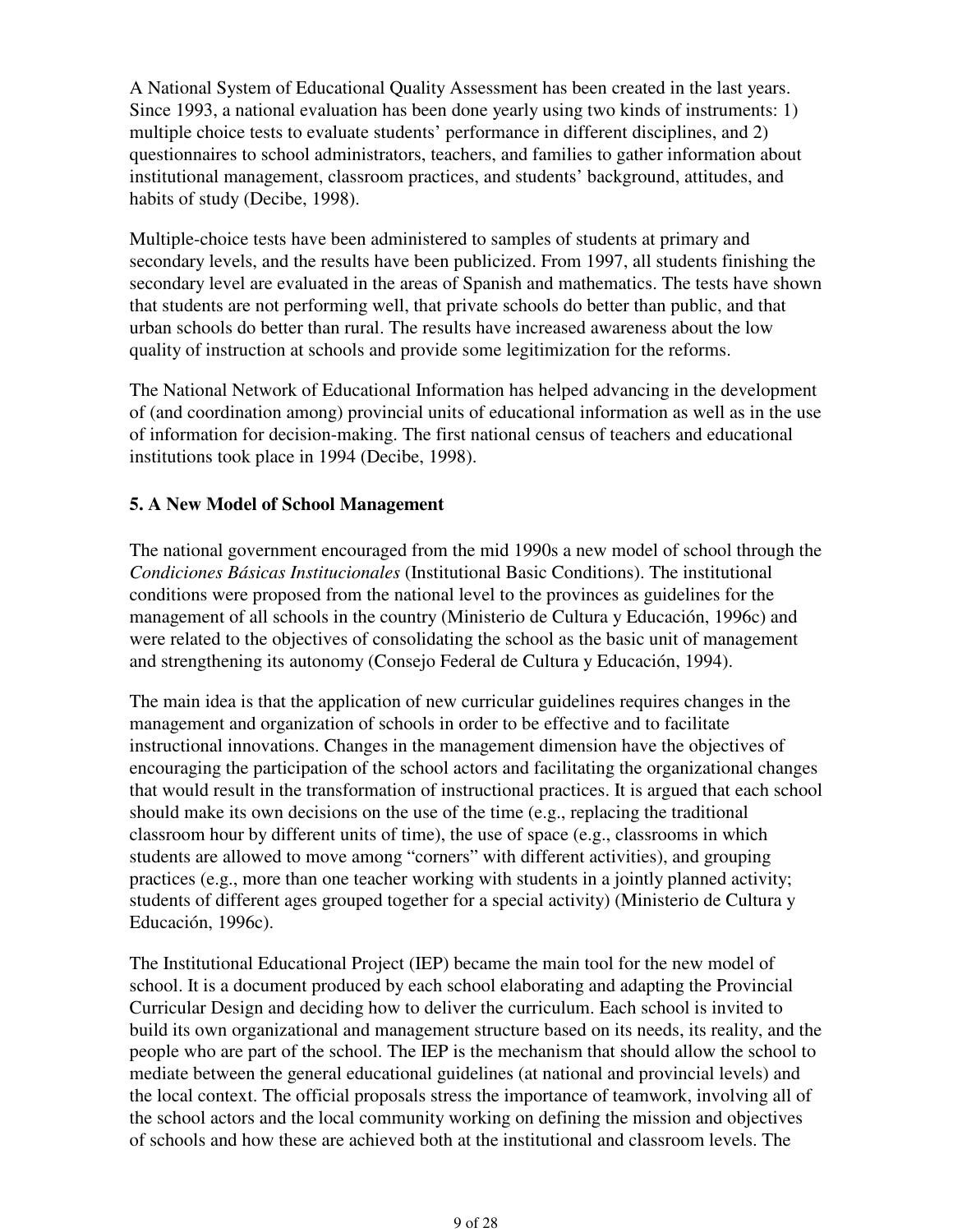instructional practices should be the "result of an action which is deliberately and consciously planned by the institutional [school] actors, within the frame of the national and provincial political guidelines" (Ministerio de Cultura y Educación, 1996c, p. 33). The central element of the IEP is the school curricular project in which teachers and principals are given central participation.

### **6. Compensatory Programs**

The Federal Law established a compensatory role for the national government, which translated into the Social Plan for Education (*Plan Social Educativo*), designed to provide federal funds for improving facilities, computers and textbooks directly to the poorest primary and secondary schools in the country. The Social Plan reached more than 17,000 schools and about 3.6 million students during the period between 1993 and 1998; in the Northeast region, for example, it covered nearly 87% of all schools (Morduchowicz, 1999).

The new emphasis on compensatory programs can be seen as responding to a social context of increasing fragmentation and marginalization (see Minujin and Kessler, 1995). The government recognized that social segmentation and impoverishment translate into schools with different levels of resources serving different groups of students. The aim of one of the programs, for example, is "to provide poorer children with the same (pedagogic) resources as the most privileged ones" (Ministerio de Cultura y Educación, 1997, p. 44).

The different programs of the Social Plan included the construction of new classrooms for the EGB3 cycle, the provision of scholarships for students from low-income families to help them attend the EGB3 and *Polimodal* cycles, and the *Proyecto Tercer Ciclo de la Educación General Básica Rural*, which since 1996 provided technical and financial assistance for the implementation of the EGB3 in rural schools. In 1999, this specific project covered about 24% of rural schools in the country, distributed in 21 out of 24 provinces (Gozman and Jacinto, 1999).

# **D. Implementation Strategies and Problems**

In general, the implementation of the reform has been characterized by a new form of relationships between the national and provincial ministries of education, the support of international organizations (like the World Bank, IDB and UNESCO), and the opposition of teachers' unions.

## **1. The Role of International Organizations**

During the period between 1995 and 1999, the loans from IDB and the World Bank for the financing of reforms represented 2% of global educational expenditures (at the national and provincial levels). During that period, the World Bank invested US\$410 million for the Decentralization and Improvement of Secondary Education Project, while IDB provided US\$600 million for the Educational Reform and Investment Program (Decibe, 1998). The World Bank project focused on the EGB3 and *Polimodal* cycles. It supported: the strengthening and modernization of administrative, evaluation and planning capacities and systems at the provincial level; curriculum development; provision of educational resources (textbooks, libraries, computer and science laboratories, etc.); school expansion and rehabilitation; and the development of school-based improvement projects (Institutional Educational Projects) (World Bank, 1995; 2000). The IDB program focused on the EGB and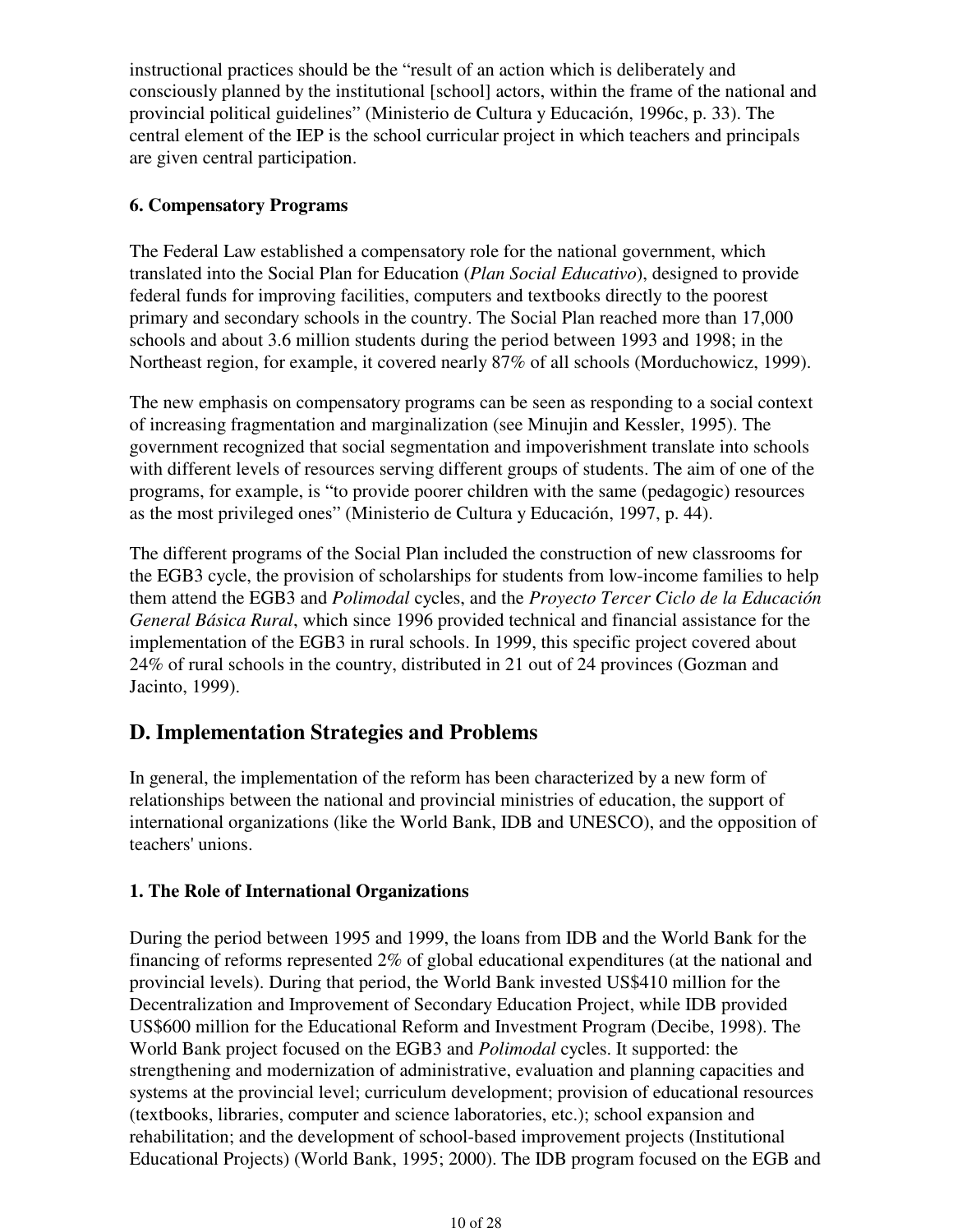teacher training.

According to Tiramonti (1996, pp. 15-16), international organizations like UNESCO and the World Bank defined the general agenda of educational reform, but the Argentine government had some possibilities of negotiating how to use the loans received. Cocorda (1999), on the other hand, holds that the government tended to invest in the areas prioritized by the World Bank and IDB without its own diagnostic of the educational sector.

#### **2. The Relationship Between the Central Government and the Provinces**

In the implementation of the Federal Law and related changes, the national government followed two strategies in the period between 1994 and 1999 (Senén González, 2000): 1) working with the provincial MOEs to build consensus and legitimacy through the Federal Council on Education; and 2) working directly with schools through specific programs. Another characteristic of the manner in which the national government guided the reform was to initiate all of its elements simultaneously, attempting to complete many of them in a relatively short time (Experton, 1999, p. 7).

As was shown in the previous section, the national government played a prominent role in designing educational policy and programs, some of which were supposed to support and coordinate provincial efforts in the main aspects of the reform. In the new scenario established by the Federal Law of Education, the national policy and its implementation were to be discussed with the provinces at the meetings of the Federal Council on Culture and Education (*Consejo Federal de Cultura y Educación*). The Federal Council advanced in the definition of some of the main elements of the reform like the new structure of the system, the new system of educator training, the curricular reform, and the development of the evaluation system.

Apparently, the Federal Council did not have an active role in the production of proposals, but discussed the initiatives and documents produced by the National Ministry of Culture and Education. The decisions of the Federal Council are not compulsory for the provinces, but some argue that the provinces' financial dependence on the national government and lack of expert knowledge make them respect those decisions (Tiramonti, 1996). (Note 17)

As mentioned before, an important element of the law was that it established that national and provincial governments should significantly increase the resources for the financing of education. Although the specified goal was not achieved (public educational budgets were supposed to reach 6% of the gross national product (GNP)), educational expenditures did grow in the context of a general expansion of public expenditures. (Note 18)

The Federal Pact on Education (*Pacto Federal Educativo*) was signed in 1994 by all provincial governors and the President, and it established a commitment from the national government to invest US\$3 billion during a five-year period to fund provincial needs in the areas of educational infrastructure and equipment, and teacher training. Provinces committed to implementing the Federal Law and to investing in the reforms (Consejo Federal de Cultura y Educación, 1994).

From 1995, when the Mexican financial crisis impacted Argentina, the expenditures expansion decreased (see Table 2). In the period between 1992 and 1997, the national government almost doubled its educational expenditures while provinces (including the city of Buenos Aires) increased their expenditures to about 40% (see Table 3).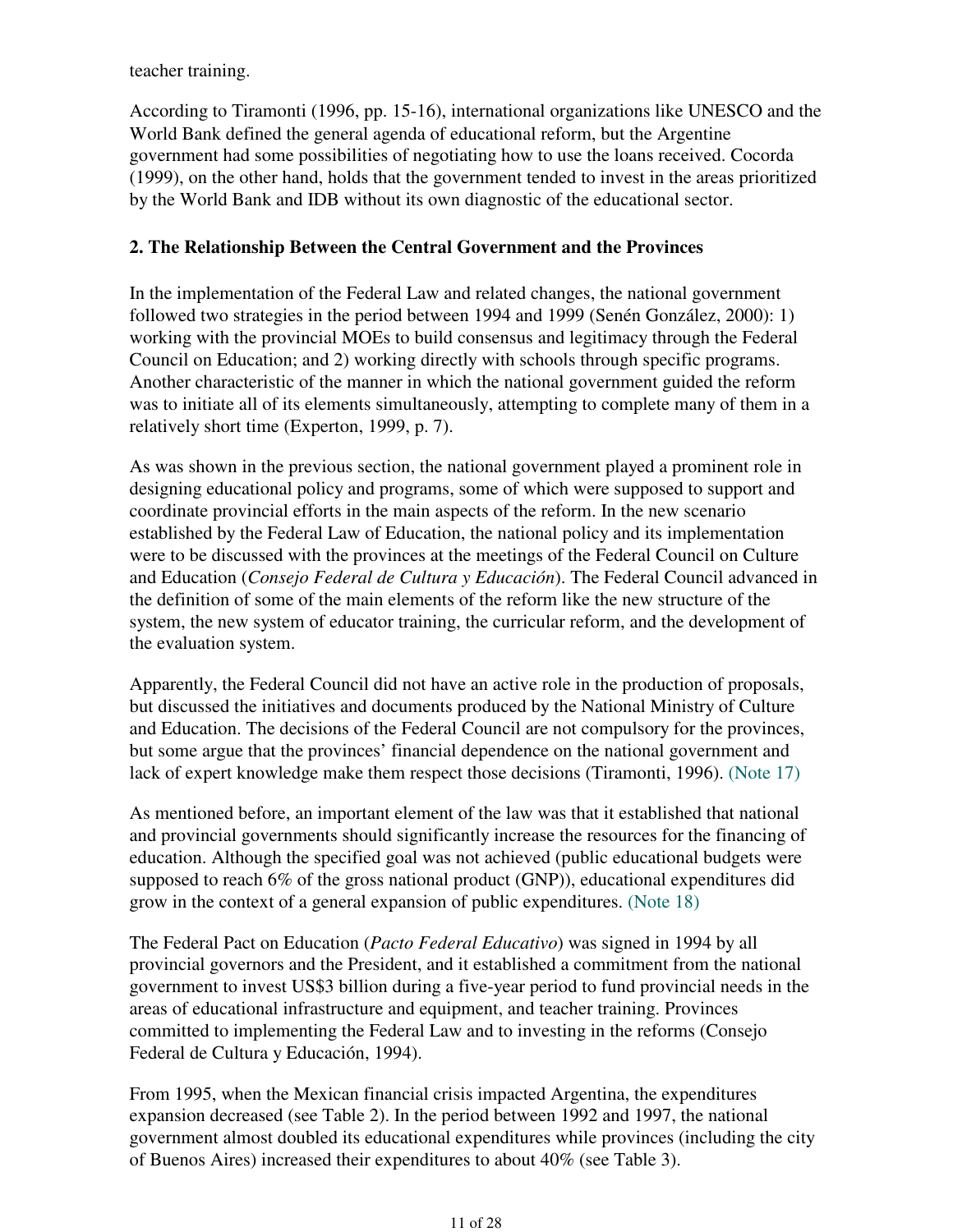The strategy for involving provinces was facilitated by the fact that the same political party (*Peronismo* or *Partido Justicialista*) administered the national and almost all provincial governments during the 1990s.

| 1992 US\$ 7.898   |
|-------------------|
| 1993 US\$ 9.531   |
| 1994 US\$10.844   |
| 1995   US\$11.136 |
| 1996* US\$11.302  |
| 1997* US\$11.796  |

**Table 2 General Educational Expenditures in the Period 1992-1997 (in US\$ millions)**

\* The data for these years are provisional.

Source: D.N.P.G.S.—Secretaría de Programación Económica. Ministerio de Economía y Obras y Servicios Públicos, Argentina.

**Table 3 Educational Expenditures (in US\$ millions) for the Period 1992-1997, by Level of Government**

| Year                                  | National                                  | Provinces and<br>City of Buenos Aires     | Municipalities                  | Total                                        |
|---------------------------------------|-------------------------------------------|-------------------------------------------|---------------------------------|----------------------------------------------|
| 1992<br>1993<br>1994<br>1995<br>1996* | 1.362<br>1.691<br>1.985<br>2.086<br>2.213 | 6.057<br>7.135<br>8.066<br>8.273<br>8.369 | 159<br>190<br>204<br>194<br>196 | 7.578<br>9.016<br>10.255<br>10.553<br>10.778 |
| 1997*                                 | 2.556                                     | 8.490                                     | 200                             | 11.246                                       |

\* The data for these years are provisional.

Source: D.N.P.G.S. - Secretaría de Programación Económica. Ministerio de Economía y Obras y Servicios Públicos.

The only jurisdiction that strongly resisted the national proposals was the city of Buenos Aires, which enjoys a high level of resources and where Peronism has always been a minority in electoral terms. The provinces of Buenos Aires and Córdoba, with high level of resources, also showed some independence from the national government (Senén González, 2000).

In general, provinces appeared to accept the national initiatives because of the additional funds these initiatives represented in a context of provincial fiscal crisis (Senén González, 2000). However, many provinces had an inadequate level of financial and technical resources to implement various aspects of the reform proposed at the central level (Experton, 1999; García de Fanelli, 1997). Some analysts argue that the national government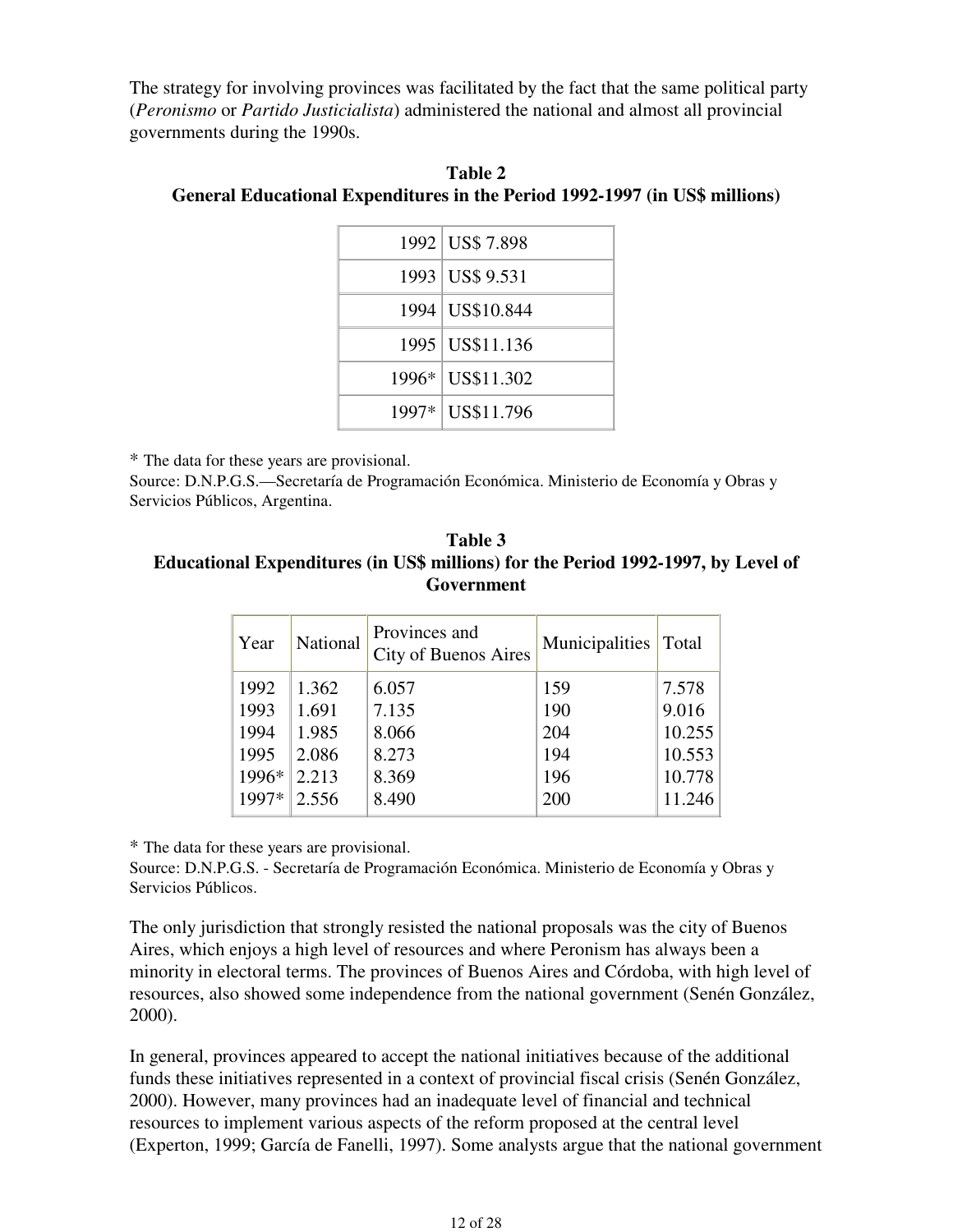between 1993 and 1999 failed to support technically the provincial MOEs – which presented differing needs and capacities – for an effective implementation of the new policies (Senén González, 2000; Roggi, 2001).

#### **3. Implementation at the Provincial Level**

Provinces adopted different responses to national policies and projects, according to their financial and technical resources as well as local politics. An example of the different provincial strategies for the implementation of educational changes was the reform of the structure of primary and secondary education. Provinces like Buenos Aires and Córdoba designed their own policies with regard to the localization and the role of the EGB3 cycle, which includes the last year of the former primary and the first two years of the former secondary cycle. The province of Buenos Aires decided to implement an "institutional model" of EGB that includes the three cycles, from the 1st to the 9th year or grade. (Note 19) By contrast, Córdoba decided that the EGB3 and the *Polimodal* should constitute two cycles of the new Middle Schools. Most provincial governments seemed to choose a mixed model, where the third cycle of the EGB is placed in new buildings or in schools offering either the other two cycles of EGB or the *Polimodal*, depending on the availability of space at the buildings, their geographical location, and in negotiation with different actors (community, supervisors, school principals, local teachers' union, parents) (Ministerio de Educación, 2000b). In the cases of the city of Buenos Aires and the province of Río Negro, the new structure has not been implemented at all (Ministerio de Educación, 2000d), while many other provinces have recently started the introduction of the new cycles, involving a limited number of schools (Aguerrondo et al., 2000). (Note 20)

Provinces have also showed significant variations with regard to curricular aspects. In terms of the number of subjects, for example, 13 subjects are offered in the EGB3 cycle in Cordoba, while in the province of Buenos Aires there are just seven "curricular spaces." At the same time, most provinces seem to be increasing the number of hours at least for the academic or traditional curricular areas (language, math, social sciences and natural sciences), but in some cases, like in the province of Salta, they do not respect the minimum established (Ministerio de Educación, 2000c, p. 7).

For the EGB3 cycle, which implies the extension of compulsory education to the 8th and 9th years, provinces have faced financial problems as well as challenges in the availability and relocation of teachers. In some provinces, decisions about who should teach at this level (primary *maestros* vs. secondary *profesores*) and with what kind of retraining were not carefully planned. Many appointed teachers did not have the necessary training, and many posts were not covered at all (Ministerio de Educación, 2000b). In most cases, both primary and secondary teachers have been included in the EGB3 cycle, but this has resulted in tensions between the two groups and the particular ways in which they conceive the teaching and learning processes (Ministerio de Educación, 2000e, p. 18). Another problem has been the lack of training for teachers who would hold new positions as "coordinator" of the cycle or "tutors" (new positions created with the EGB3) (ibid, p. 12). There are also questions about the capacities of principals to deal with the new structure of basic education (Krichesky and Capellacci, 1999).

The national initiative for the retraining of teachers appeared as one of the most difficult reform elements to implement. According to the National Confederation of Teachers' Unions and based on a survey of teachers' opinions, teachers have found difficulties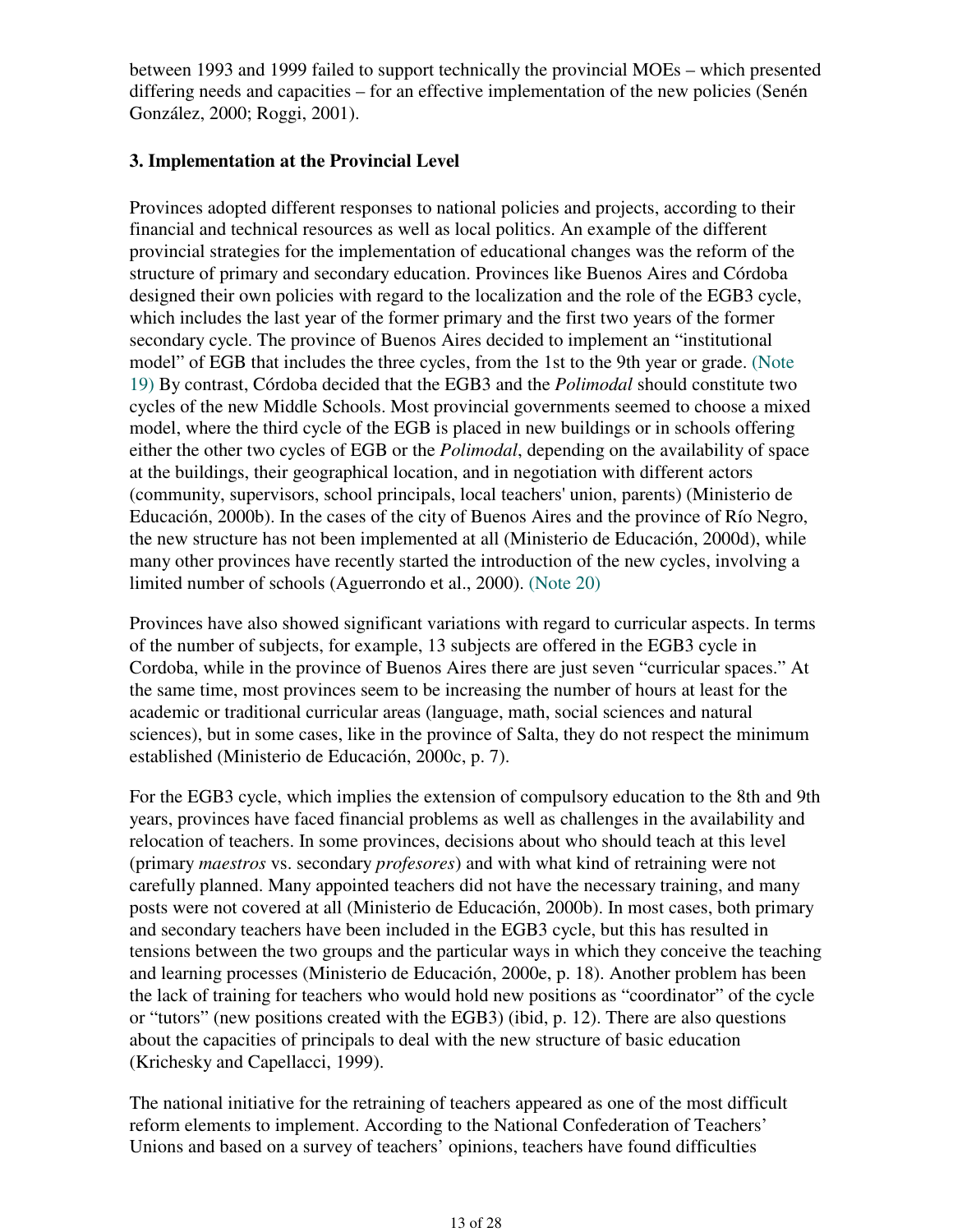attending training courses, mainly because of financial and time limitations (CTERA, 2001). In some cases, the content and quality of teacher training courses have not satisfied teachers (Casassus, et al., 1998).

### **4. The Relationship Between Central Government and the Schools and the Movement toward School Autonomy**

The Social Plan for Education (*Plan Social Educativo*), previously described, can be considered as an example of the direct relationship that the national government established with some schools. Another example is New School (*Nueva Escuela)*, a program implemented from 1994 (reaching 1100 schools in 1995, though most of them in an indirect way) (Tiramonti, 1996). The New School program attempted to facilitate the development of the new and more autonomous model of school management. Similar to the mechanism employed in the Social Plan, each province selected a coordinator and a group of schools to participate in the program; the national government provided funds and technical assistance for carrying out the school projects. (Note 21)

With regard to the implementation of the new model of school management, it has been evaluated that decentralization at the school level was more rhetorical than real (Experton, 1999, p. 59), while the design of the IEPs at schools was done with limited participation of teachers and local communities and with a lack of measurable and clear objectives (Experton, 1999, p. 28).

The differences among schools in terms of cultural and material resources are a big challenge for moving toward more autonomous forms of organization and management if autonomy is expected to improve the quality of education for all. In the words of somebody who was actively involved in the analysis and planning of educational reform during the 1990s, "The main risk in the current reconversion of the educational system is that only private schools attended by the higher-income population, and public schools that participate in plans and projects for offering targeted assistance, will be able to gain the kind of autonomy needed to adopt their own proposals for restructuring the system" (Braslavsky, 1998).

#### **5. Teachers' Salaries and Political Resistance**

In addition to the limited capacities of provinces, low teachers' salaries and the unions' opposition to reforms have been considered strong barriers for the implementation of the new policies. (Note 22) Teachers' unions seemed to see the reforms implemented during the Menem administrations (1989-1999) as part of a neoliberal policy that attacked public schools and tried to weaken unions' power (CTERA, 1997). In the province of Buenos Aires, for example, the implementation of the new structure has been sometimes perceived by teachers as a threat to their working conditions and their identity (Krichesky and Capellacci, 1999), and they have had very limited possibilities of influencing the process of educational reform (Casassus et al., 1998). According to the cited national survey produced by CTERA, 69% of teachers report that they did not participate in the elaboration of the new curriculum, and 65% think that it hasn't had a positive effect on teaching (CTERA, 2001).

With regard to salaries, in 1996, teachers at the secondary level earned 60% less than in 1980 (Carnoy and Castro, 1996). Llach, et al (1999), show that teachers' average initial salary is less than 40% of the average salary in the formal economy. The national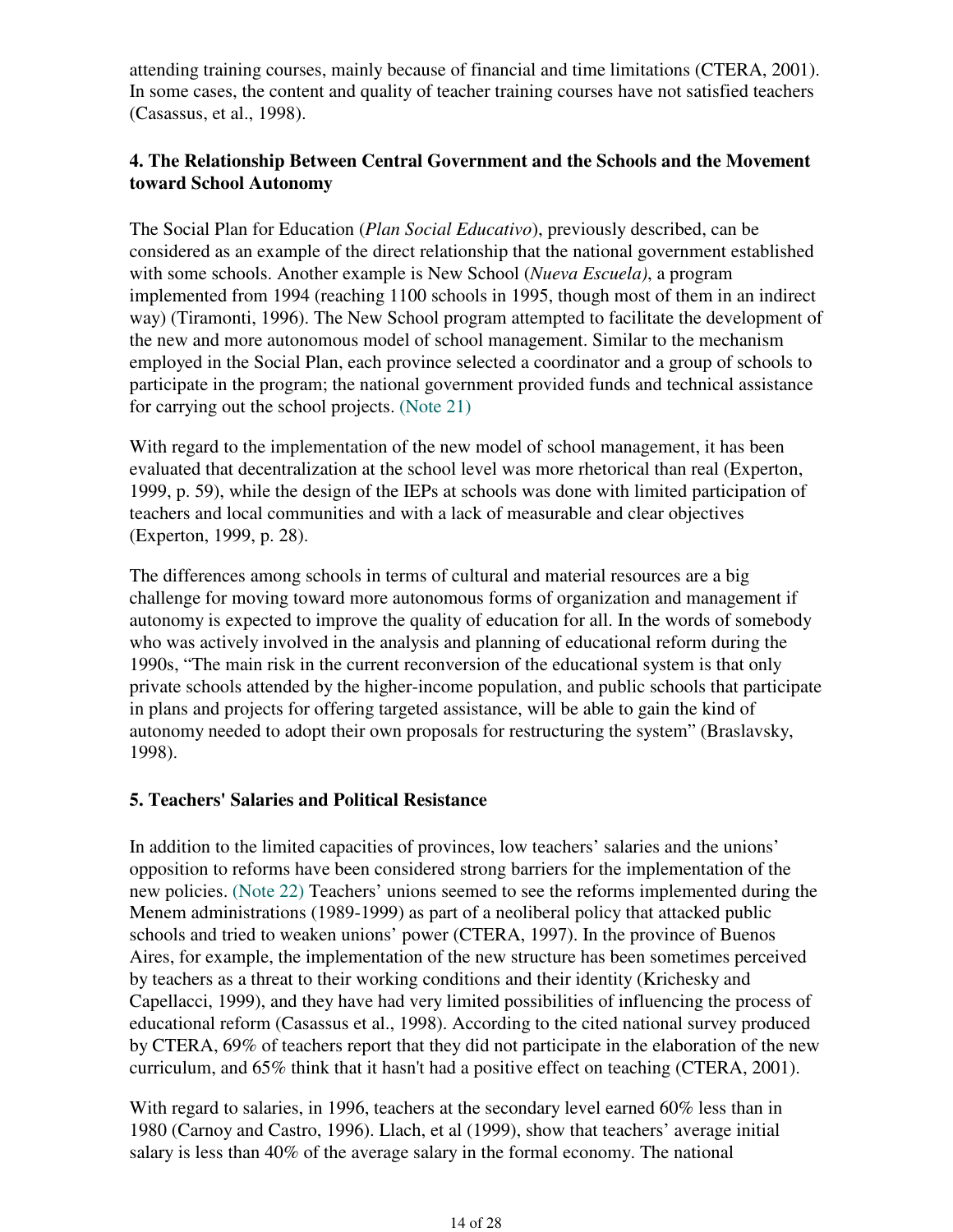government started to explicitly recognize the problem of salaries in 1998, after a year of teachers' manifestations, with a law that provided a small increase for all teachers in the system (La Nación, 7/9/99).

The resistance of teachers' unions and of important sectors of the main opposite political parties to significant aspects of the reform put into question the continuity of the Federal Law when, by the end of the 1990s, a party change in the national administration was imminent. Representatives of the political opposition pointed out that the national government had not attempted to achieve a broad agreement about the direction of the reforms, had not provided the necessary funds for carrying out the reform, and had concentrated resources centrally while leaving provinces with the responsibility of implementation (Delich, 1999; Puiggrós, 2000; Stubrin, 1999). (Note 23)

Overall, the reform advanced in aspects like curriculum and student evaluation, (Note 24) and was accompanied by a major effort in upgrading facilities and providing resources for some of the schools in the poorest areas of the country. On the other hand, it faced many problems in the area of teacher training, made little progress in developing a new model of a more autonomous school with participation of teachers and local community, and resulted in an uneven implementation of the new structure.

Many of the proposed changes may require a sustained, long-term effort, more feasible if it is based on social consensus and the involvement of a wide range of actors. As Fullan (1993, p. 49) points out, "the hardest core to crack is the learning core—changes in instructional practices and in the culture of teaching toward greater collaborative relationships among students, teachers and other potential partners" as well as, we would add, among educational bureaucrats, teachers, principals and supervisors. "Stated differently, to restructure is not to reculture… Changing formal structures is not the same as changing norms, habits, skills and beliefs" (Ibid.). In the case of Argentina, there are indications that while the process of restructuring has faced significant barriers, it is at the level of reculturing where reform strategies are more in need of refinement, and of securing the support of educational actors as well as the different levels of government.

## **E. The Effects of the Reforms: Quantitative Expansion and Quality Improvement?**

It is difficult to evaluate the effects of secondary education reform since its implementation is a recent process. Some authors hold that the "primarization" of the old 1st and 2nd years of secondary education (now the 8th and 9th years of the EGB) has negative pedagogic effects since it involves a uniform approach that does not respond to the specific needs and problems of teenagers (see Puiggrós, 1997). In addition, it is argued that the different structures of secondary education within and among provinces result in a fragmented system (FIEL, 2000; Puiggrós, 2000).

A document produced by FIEL (Fundación de Investigaciones Económicas Latinoamericanas), a research institution linked to business groups, regrets the neglect of technical education, states that "the extension of a generalist academic education [through the EGB] does not appear as the best strategy for student retention" (p. 105), and concludes that the reform of the educational structure has been "costly, harmful in some aspects, and not necessary in other aspects" (FIEL, 2000, p. 110, authors' translation). According to this document, compulsory education could have been extended without changing the structure,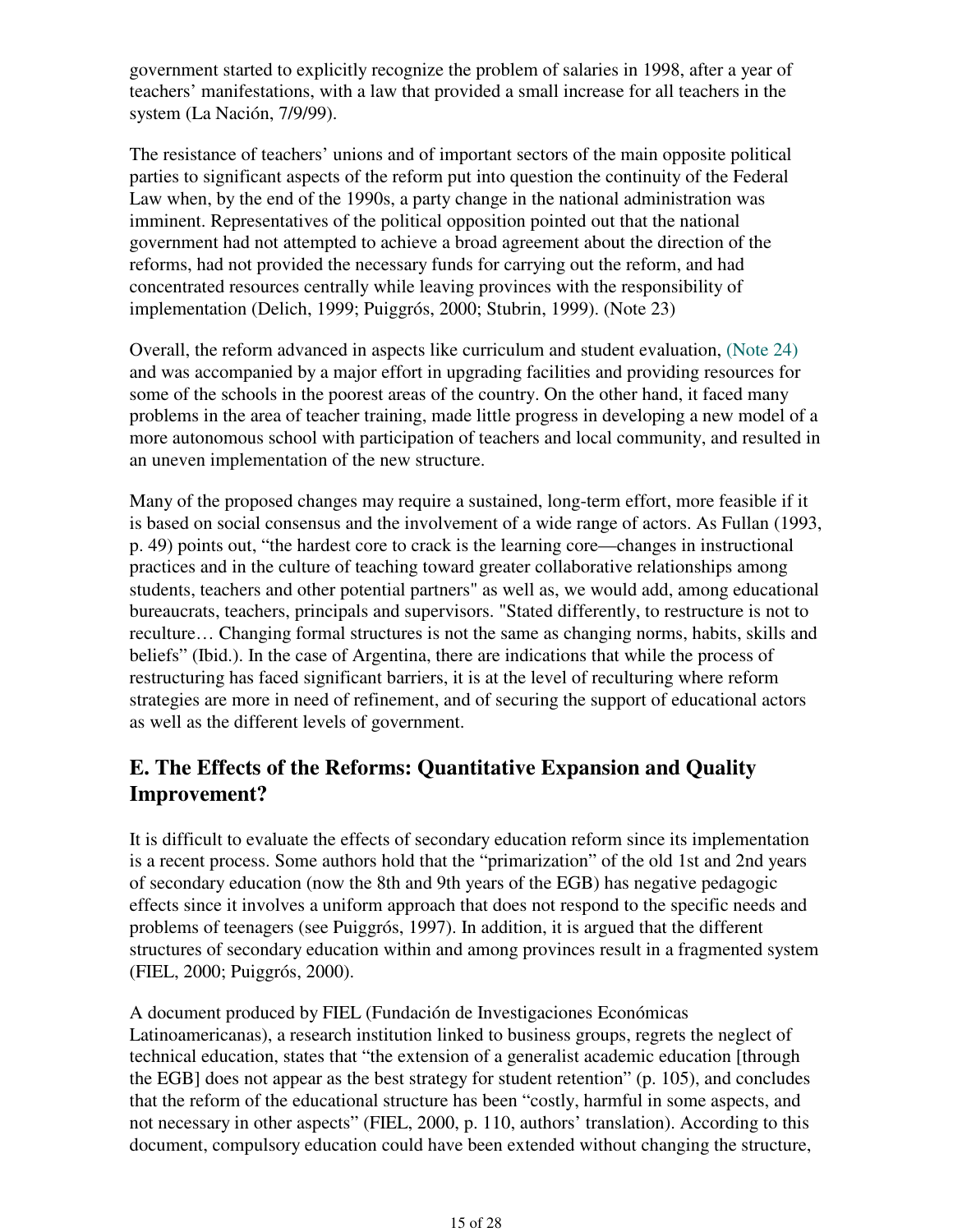while technical education should be offered at the EGB3 cycle, which would make schooling more attractive and useful for students from low economic status.

Teachers' unions also tend to criticize the change of structure and its pedagogic effects. Some of the critiques that teachers' unions make to changes affecting secondary education are reflected in the following quotes from a document produced by one of the most representative groups of the province of Buenos Aires:

[The EGB] deepened the fragmentation of the educational system and caused fractures in the school organization… This discourse [of the reform] translated into lack of consideration of the characteristics of teenagers, of institutional cultures, of work conditions, and of teacher training… One of the most harmful effects of the reform is the disarticulation and disappearance of middle, technical and agrarian schools (SUTEBA, 1999, pp. 4 and 6, authors' translation).

By contrast, other analyses argue that learning conditions have improved through the updating of curriculum content and teaching methods, as well as through the upgrading of buildings and equipment (Braslavsky, 1999). National and provincial governments that implemented the reform during the 1990s and the international organizations that supported it tend to point to increases in enrollment and retention rates as one of the main benefits of the changes introduced (see, for example, Decibe, 1998). (Note 25) The national government also claims that the evaluations of students' learning show improvements in the performance of students, particularly in the poorest regions of the country, and that such improvements can be related to the educational compensatory actions of the federal government (Decibe, 1998, p. 24).

In relation to the effects of the reform on enrollments, some studies have been produced for the province of Buenos Aires, one of the most advanced in implementing the reform, and the most important in terms of the number of students, teachers and buildings. Most studies argue that the reform has been effective in increasing enrollment at the secondary level, but they point to the enduring problems of repetition and ineffective retention. Morduchowicz (1999) reports that in 1997, the number of students attending 8th year (previously the 1st year of secondary) increased 14%, while Casassus et al. (1998) show that the retention rate for the same grade and year increased about 17%. Suárez and Balduzzi (1998), on the other hand, point to the relative value of enrollment increases. They argue that the incorporation of many students was formal rather than real because of the lack of conditions for student learning and for assuring their permanence in the system. They show that only 27% of the students enrolled in 8th year during 1997 achieved the minimum learning requirements, while around 11% of the students dropped out. At the same time, according to their data, only 16% of students were absent from class less than three days per month on average. Krichesky and Capellacci (1999) also show some increases in the number of students attending the 8th and 9th years, while suggesting that schools do not employ effective strategies for the retention of students, particularly those of low SES.

Other studies about the implementation of the EGB3 in different contexts also point to improvement in enrollment rates. In the case of the province of La Pampa, the trends toward increasing enrollment and decreasing dropout rates were accelerated by the implementation of the EGB3 (Duschatzky, et al, 1999). Increases in enrollment and retention rates were also found for the rural schools included in the special project of the Social Plan for the implementation of the EGB3 (Gozman and Jacinto, 1999). (Note 26)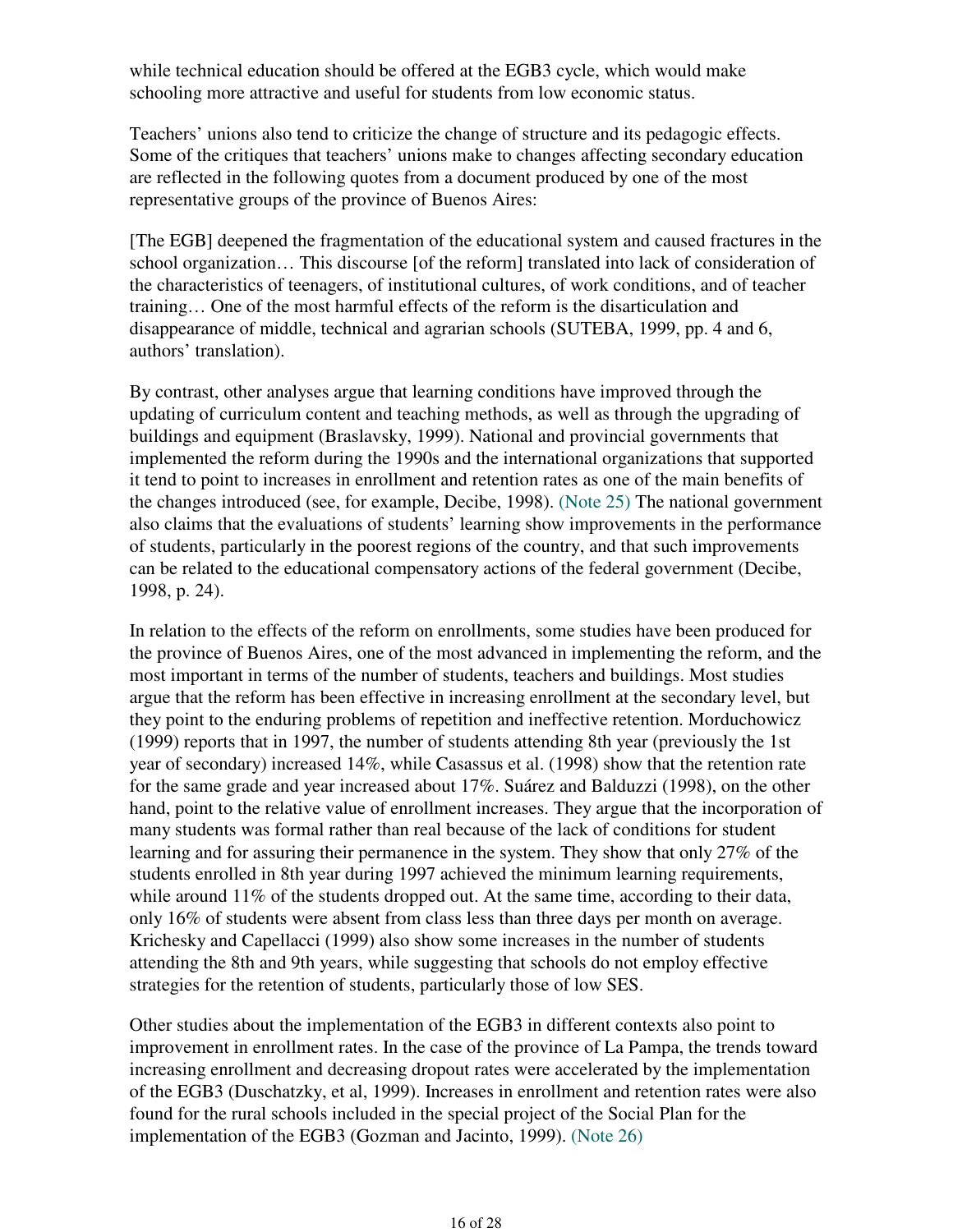On the other hand, a document of the National MOE (Ministerio de Educación, 2000b) suggests that in the case of the province of Córdoba, the emphasis on improving quality that has been the rationale for the creation of the new Middle Schools comprising the EGB3 and *Polimodal* cycles, might contribute to an earlier exclusion of some students from the educational system; disadvantaged students seem to be dropping out after the 6th grade (when they complete the second cycle of the EGB), instead of 7th grade as was the case with the former primary.

With regard to the improvement of the quality of education, the lack of training of teachers and principals to deal with new responsibilities (particularly the management of the nine-year basic education structure and its three cycles) and curricular changes at the EGB3 cycle seems to imply a major barrier. Krichesky and Cappellacci (1999) suggest that in schools serving students of low SES, teachers and principals see the focus of the EGB3 on providing social and psychological support to students rather than on facilitating learning. Similar constraints seem to affect the *Polimodal* cycle. For the province of Buenos Aires, it is stated that "At the Polimodal level the urgency of improving teacher training and support services is even greater (than at the EGB), since the new streams ("modalidades") require different teaching methodologies and academic skills. The poorest schools encounter most of the problems to implement the new regime, and are most urgently in need of assistance" (World Bank, 2000, p. 6).

The implementation of the EGB3 (from 7th to 9th grade) seems to involve a trade-off between coverage and quality. The linking of this cycle with the previous cycles of general basic education (not only in terms of physical space but also of pedagogic practices) appears to provide more effective integration of students from low-income groups who tended to dropout of school after completion of the former primary level, but it involves the risk of "primarizing" the cycle with a decrease in the quality of teaching. On the other hand, when the EGB3 is integrated into the *Polimodal*, it appears as offering a higher quality education but with less possibilities of retaining "at-risk" students (Ministerio de Educación, 2000a).

## **F. Conclusion**

During the 1990s, Argentina embarked in an ambitious reform of secondary schools and of the general educational system. While changes have affected almost all aspects of education, there are two elements of the reform that have set the framework for the implementation of other policies. The first one is the decentralization of national secondary schools to provinces and the new division of responsibilities between national and provincial governments. The second element is the new structure of education, which has implied a redefinition of the functions and the content of secondary education.

The reform advanced in defining a new and more coherent system, including the development of evaluation and information systems, and of national curricular guidelines, along with significant investments in infrastructure. Secondary education was restructured, now comprising the third cycle of the compulsory general basic education (EGB3) followed by the *Polimodal* and the technical specializations.

Regarding the origins of these policies, Carnoy (1999) refers to three kinds of responses in the education and training sectors as a reaction to globalization and changes in the world economy: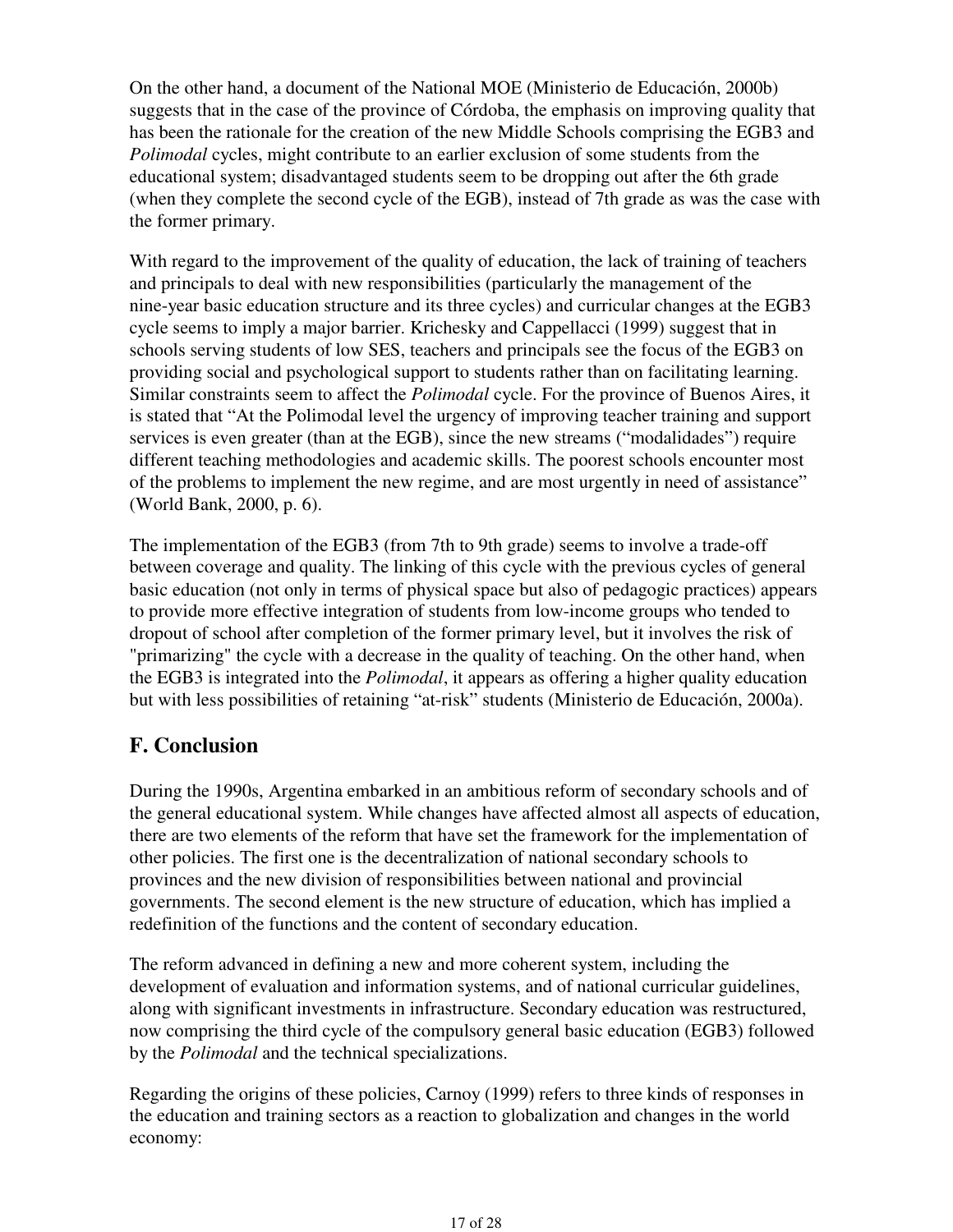- Competitiveness-Driven Reforms have as their main goal to raise the productivity of labor and education institutions.
- Finance-Driven Reforms have as their main goal to reduce spending on education, with an ultimate goal of improving the productivity of labor.
- Equity Driven Reforms have the main goal of increasing equality of economic opportunities. The investment in greater equity can be justified when demonstrating that goals of competitiveness are also increased (Carnoy, 1999).

The case of Argentina shows a combination of the three, although the emphasis seemed to be put on the first type. According to Carnoy (1999), competitiveness-driven reforms involve changes in at least the following four categories: decentralization, standards, improved management of educational resources, and improved teacher training. As we have shown, these categories were part of the secondary reform effort in Argentina, and proposed changes were sometimes justified in terms of adapting the educational system to technological changes and the requirements of the global economy (e.g., Ministerio de Cultura y Educación, 1997, 1996b). On the other hand, the transfer of schools to provinces can be characterized as a finance-driven reform, while compensatory programs seem to reflect the equity rationale.

The implementation of the EGB3 has resulted in an increase in enrollment rates by extending the number of years that students from low-income groups stay in the system, but there are questions about the quality of the education offered at this cycle. In addition, the identity of the EGB3 is not clear: continuation of basic education, introduction to upper secondary, or a level that addresses the specific needs and characteristics of young teenagers.

On the other hand, as Castro, et al (2000), suggests, the creation of the *Polimodal* – offering different orientations within a general academic education – may be a legitimate way of addressing "the increasingly flexible labor markets of the new global economy" (p. 14). (Note 27) The combination of the *Polimodal* and the technical specializations appears as a possible way of balancing general academic and more flexible skills formation for technical orientation. There are, however, actors (teachers' unions and business groups) that consider that technical education is being neglected with the possible effect of making secondary education less attractive to students from low- or middle-income groups.

The centralized design of the new policies by a national ministry, which devolved the administration and management functions to provinces in order to focus on the planning and evaluation of the system, has faced problems of implementation derived from the limitation of financial and technical resources at the provincial level. In general, provinces accepted the proposals from the national level, but in many cases were not able (or willing) to provide the necessary funding to carry them out, which resulted in partial implementation, particularly visible in the aspect of the new structure of the educational system. This seems to indicate the need for a more careful design of policies and their implementation, taking into account the particular capacities of different provinces, and for more emphasis on the support to provincial ministries. The financial difficulties for carrying out the various aspects of the reform may be indicative that a more gradual or focused strategy would have been more appropriate.

The analysis suggests that there is also a need for a more careful design of training policies and programs. As Fullan (1993) emphasizes, reform efforts worldwide tend to underinvest in teachers' education. In the case of Argentina, it might make more sense to organize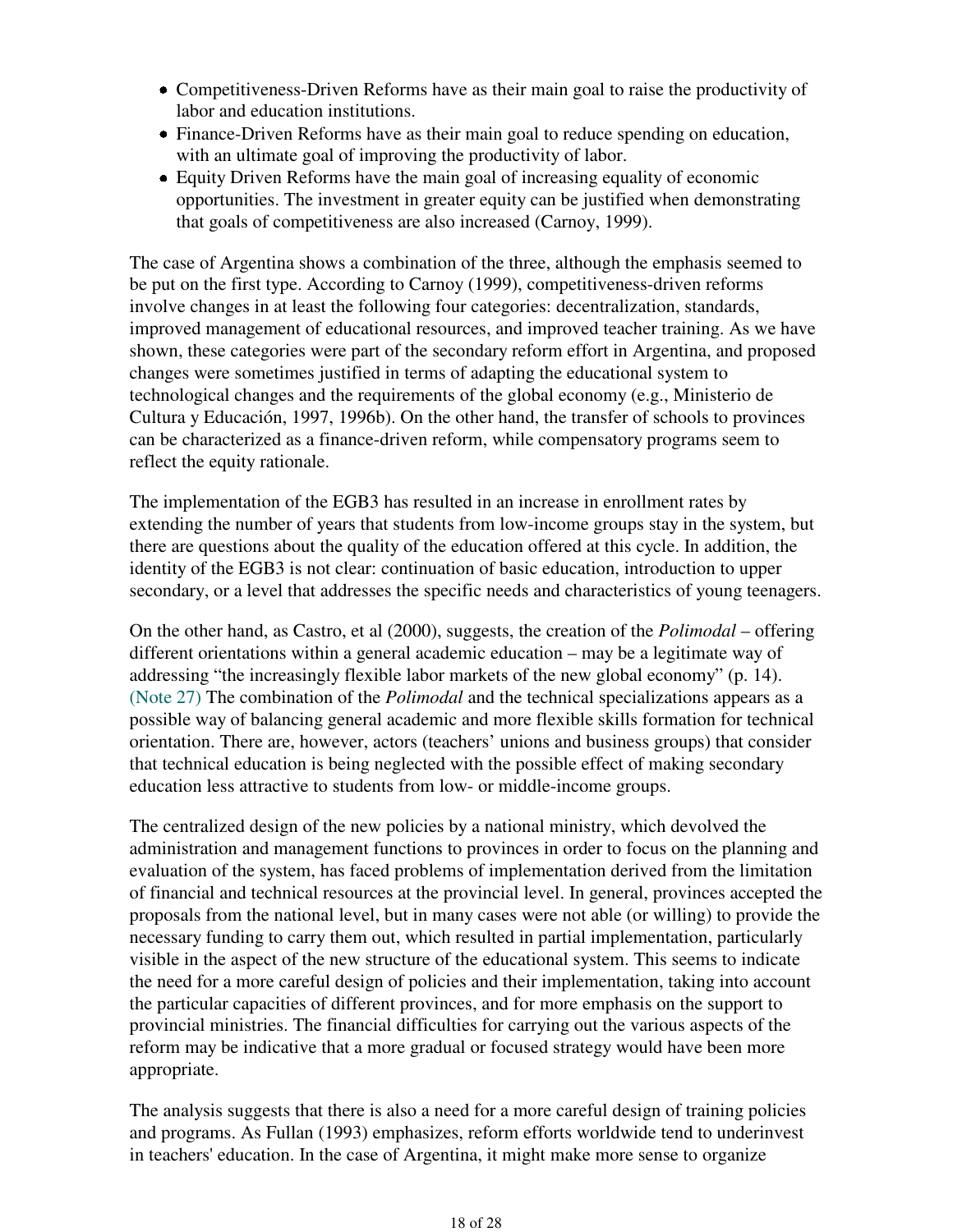in-service training of teachers and principals at the schools where they work, articulating such training with the design of school institutional projects (particularly the design of the school curricular project and, at the *Polimodal* level, the definition of the 20% of instructional content that is left to the school). There is also a need for specific training to educate students from economically disadvantaged families and developing pedagogic strategies for their retention at the EGB3 and *Polimodal* levels, without disregarding the crucial role that central levels should play through compensatory policies.

At the same time, the Argentine case appears to illustrate the need for involving teachers and their unions in a more active way, and for improving their working conditions, including salaries. (Note 28) It has been recognized that national authorities failed to include non-governmental organizations like teachers' unions in the discussion and negotiation of educational policies, and were not able to create a broad public support for the proposed changes (Braslavsky, 1999).

Although the reform has addressed significant issues related to access, quality and equity, it is not clear at this point in time what elements of the reforms are going to be continued, modified or strengthened in the long term. By the end of the Menem administration, even some of the most critical voices (e.g., FIEL, 2000; Puiggrós, 2000) considered that it would not be wise to revert the reforms given that some provinces had considerably advanced in their implementation. During the De la Rua administration (Dec. 1999-Dec. 2001), the Federal Council of Education decided to give more flexibility to provinces in the implementation of the new structure, while the National MOE began to reformulate aspects like teacher training, compensatory programs, and the evaluation and information systems, giving high priority to the improvement of secondary education. During 2002, in the context of a most severe social and economic crisis, national educational authorities focused efforts on securing funds from the IDB for the continuation of the Scholarships Program. A careful assessment, hopefully through a participatory process, of the policies carried out during the last decade in order to identify how quality and equity aspects can be enhanced in the short and long terms is still due.

### **Notes**

- 1. This article builds upon research conducted at the Institute for International Studies in Education (University of Pittsburgh) for the Secondary Education Reform Project, which was funded by USAID and directed by Clementina Acedo (see Acedo, 2002). We are grateful for the valuable feedback provided to previous versions of this paper by: Ana Donini (Universidad Nacional de San Martín), Mark Ginsburg (University of Pittsburgh), John Hatch (USAID), Mariano Narodowski and Milagros Nores (Centro de Políticas Educativas, Fundación Gobierno y Sociedad), and MinHo Yeom (University of Pittsburgh).
- 2. The article focuses on the reform that the Menem administrations (1989-1999) carried out. In December 1999, a center-left coalition replaced the Peronist party in the presidency of Argentina.
- We focus on *implementation* and, to a lesser extent, on *outcomes*, with some 3. references to the *origins* and to the process of *adoption* of the "policy stages" of reform policies (for a discussion of the stages of educational policies see Levin, 2001).
- The identification of official documents as well as the contacts with informants were 4.carried out by the third author, based in Buenos Aires, during the first semester of 2001. Secondary sources were identified through literature searches and through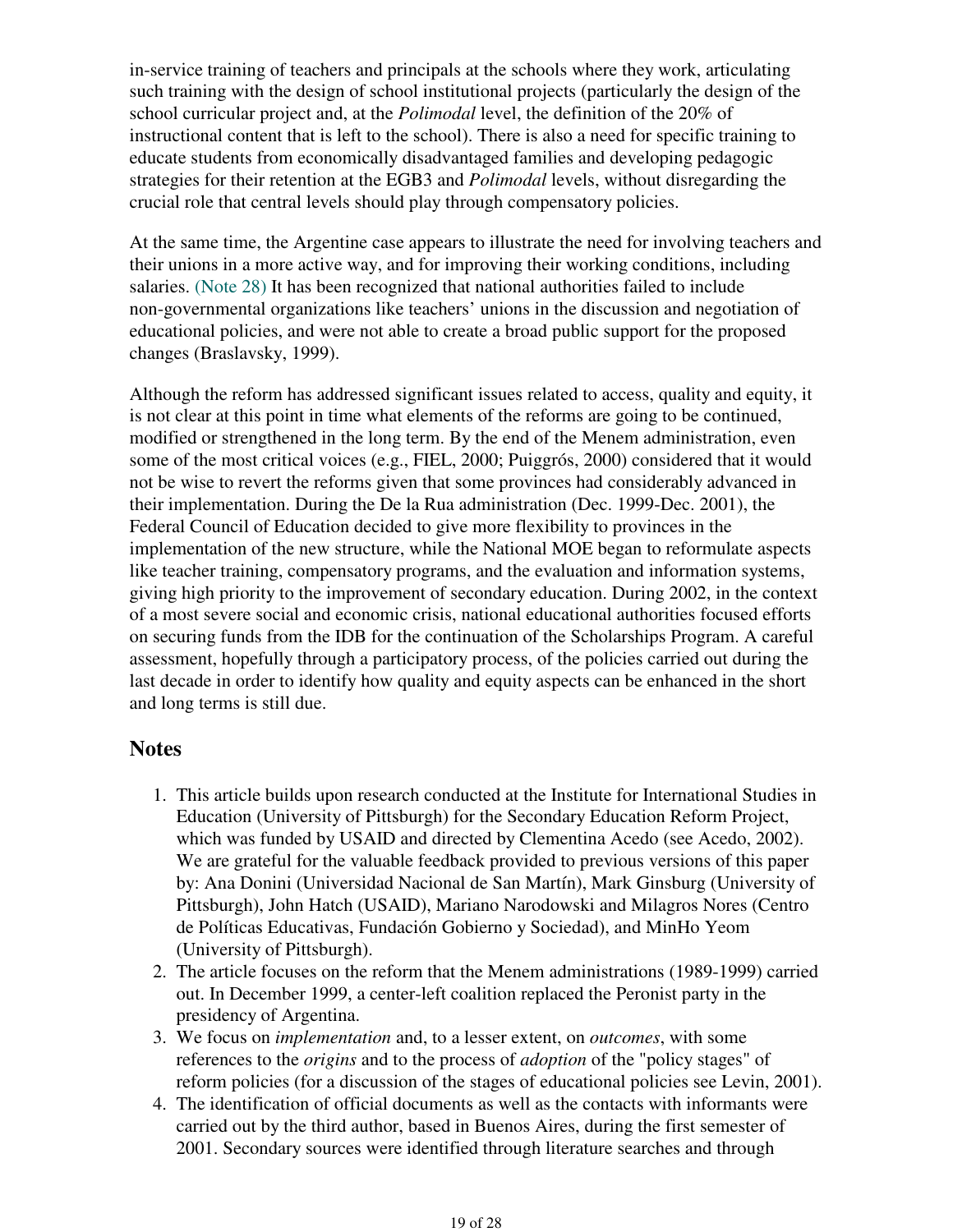conversations with Argentine researchers that the first author held in the context of this and other research projects on Argentine educational reform. Key informants included: Daniel Agostino (Student Scholarships Program, National Ministry of Education); Inés Aguerrondo (International Institute of Educational Planning-Buenos Aires); Marta Andrade de Lago and Javier Rubio (National Center of Educational Information, National Ministry of Education); Verónica Batiuk, Silvia Finocchio, Víctor Meckler, and Daniel Pinkasz (Curriculum Management and Training Program, National Ministry of Education); Guillermo Gozman; Margarita Poggi (Former Director of Educational Planning, City of Buenos Aires); and Cristina Tomassi (Undersecretariat of Basic Education, Province of Buenos Aires). Researchers who have collaborated at different times for the identification of secondary sources include: Myriam Feldfeber (Universidad de Buenos Aires), Mariano Narodowski (Universidad Nacional de Quilmes), Silvia Senén González (Universidad Nacional de General San Martín), and Guillermina Tiramonti (FLACSO, Buenos Aires).

- 5. In 1986, 75 % of secondary students were enrolled in the general (more academic) tracks (Bachiller and Comercial), around 20 % in technical schools, and around 4 % in the more specific tracks (like agricultural or artistic schools) (Aguerrondo, 1996, p. 110).
- 6. In December 1983, a democratically elected government took office, an event that would mark the end of more than fifty years of alternation between military and democratic governments.
- 7. Enrollment rates relate to enrollment in a particular level of education to the age cohort that commonly would be expected to be participating in that particular level of education. Gross enrollment rates compare all enrollments regardless of age (thus including under- and over-age students) to the "normal" age cohort; net enrollment rates compare only the enrollments from the normal cohort to the total population of that cohort.
- The social and economic crisis reached its peak in December 2001, when President 8. Fernando De la Rua was pressed to resign in a context of massive street demonstrations, supermarkets ransacking, and violent police repression. After De la Rua's resignation, the Congress appointed an interim President to complete the mandate and organize elections in the year 2003. The situation of crisis has resulted in increasing difficulties for national and provincial governments to invest in education, and to keep alive educational reform projects and compensatory programs.
- 9. Private schools play a significant role in Argentina. For example, in 1994 almost  $30\%$ of secondary students were enrolled in private institutions (Ministerio de Cultura y Educación, 1996a).
- 10. Different laws and decrees, dictated by the Congress and the executive power since the end of the 19th century, regulated the system before 1993.
- 11. The transfer of secondary schools to provinces was one of the measures that the national government had committed to in the negotiations for external credits with the International Monetary Fund between 1989 and 1991 (Senén González and Arango, 1997).
- 12. The modernization of provincial systems of educational administration was the focus of a specific program implemented from 1996 and partially funded by the World Bank (Decibe, 1998).
- 13. The Federal Council established 5 hours of instructional time per day and 180 days of class per year for the *Polimodal* cycle.
- 14. The content of the remaining 20% should be determined by each school according to its institutional project (see below the section on the new model of school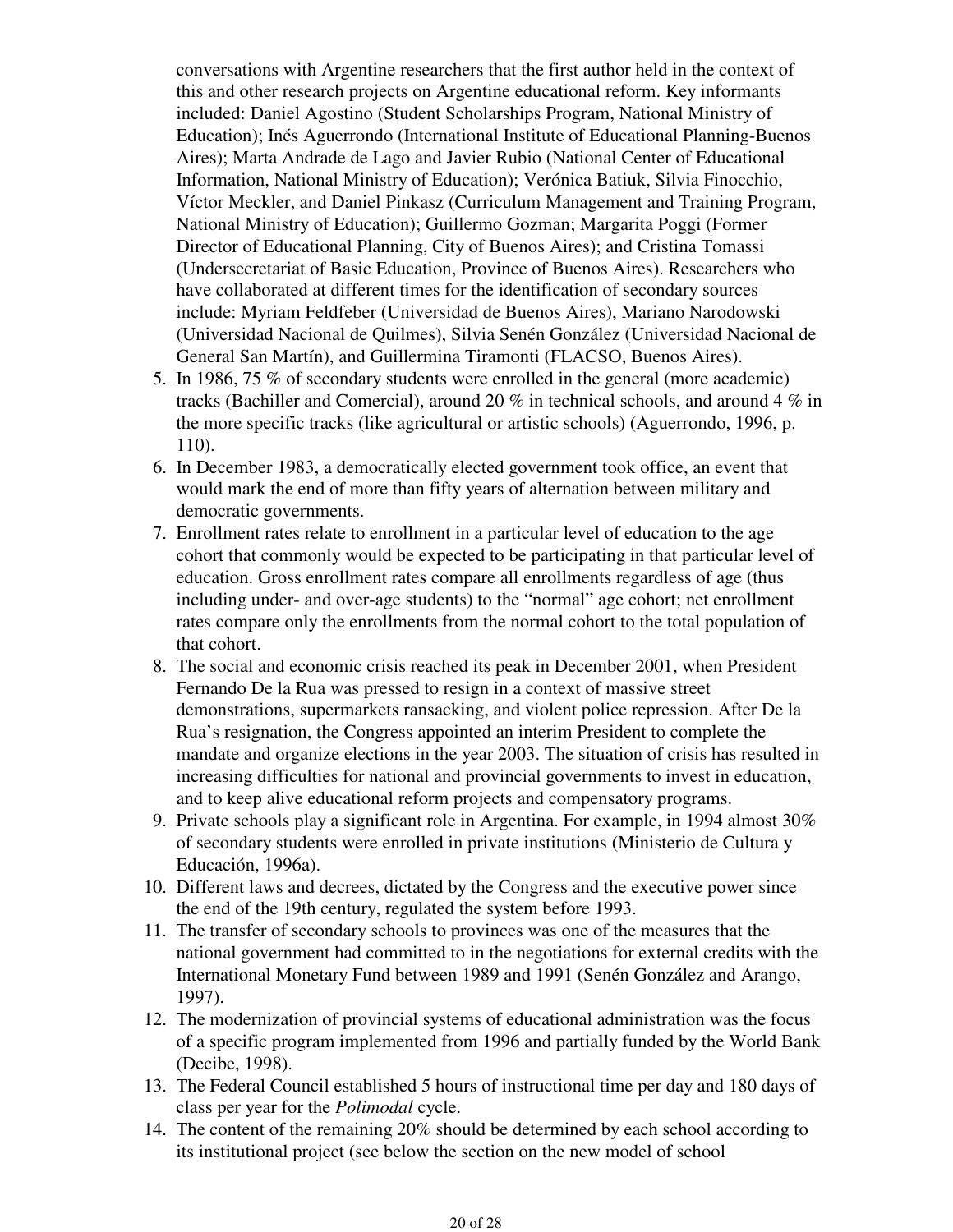management).

- 15. Under the De la Rua national administration (Dec. 1999-Dec. 2001), this deadline was extended to the year 2003.
- 16. According to Braslavsky (1998), "the Common Basic Contents are guided toward training in basic and fundamental skills, introducing many procedural contents, and placing emphasis on training in conceptual thinking more than on factual contents" (p. 308). Their design was the result of a process of consultation with experts from different fields of knowledge and with provincial MOEs.
- 17. In the Argentine system, most taxes are collected by the national government, and then distributed among the national and provincial administrations. As Senén González (1997) states, this system has been a source of conflicts and negotiation between the nation and the provinces. Since its creation in 1935, various legal instruments have changed the percentages for each level of government and the kinds of taxes included (Carciofi, et al, 1996). In addition, the national government has been allowed to make special contributions to provinces facing financial problems.
- 18. The national budget for education increased about 30 % between 1993 and 1996 (Braslavsky, 1999). As Morduchowics (1999) shows, this growth translated in an increasing transfer of funds from the national level to provinces and schools in the areas of infrastructure, equipment, scholarships, development of school institutional projects, and teacher training.
- 19. However, in some cases, the 8th and 9th years have remained located in the secondary school buildings but under the direction of the EGB principal, which has resulted in problems of communication and coordination, and in teaching styles at those years that resemble more to those of the old secondary (Krichesky and Cappellari, 1999; Ministerio de Cultura y Educación, 2000b).
- Even in the case of the province of Córdoba it can be questioned whether the change 20. of structure represents the implementation of the EGB and the *Polimodal* or of a different model.
- 21. For the case of the Social Plan, Puiggrós (2000) states that clientelistic practices have influenced the way provinces and schools are selected.
- 22. For the province of Buenos Aires, for example, a World Bank document states that "progress in educational reform has been slower than hoped, due to Teacher and Staff Unions' resistance to change, long standing complaints over teacher salaries, and generally poor institutional capacities" (World Bank, 2000, p. 7).
- 23. According to Puiggrós (1999), the new national administration that took office in December 1999 had to accept the continuity of the Federal Law because many provincial governments (still in the hands of the Peronist party) were in favour of advancing in its implementation.
- There have been questions about the quality and efficiency of the evaluation system 24. (see *La Nación*, 11/23/98), and about its impact on schools and classrooms (Experton, 1999).
- 25. A World Bank (2000, p. 5) document, for example, states, "The ongoing reform of secondary education (in the province of Buenos Aires) has boosted the retention rates in the EGB3 cycle and is already showing a significant increase in enrollment for the Polimodal cycle."
- 26. By contrast, there is a general perception that from 2001 drop-out rates have been increasing in most provinces, particularly among teenagers, in the context of severe budgetary restrictions and the acceleration of social crisis. From 1998 to August 2002, the percentage of the population living in poverty increased from 27% to 53% according to official data (La Nación, 8/21/02).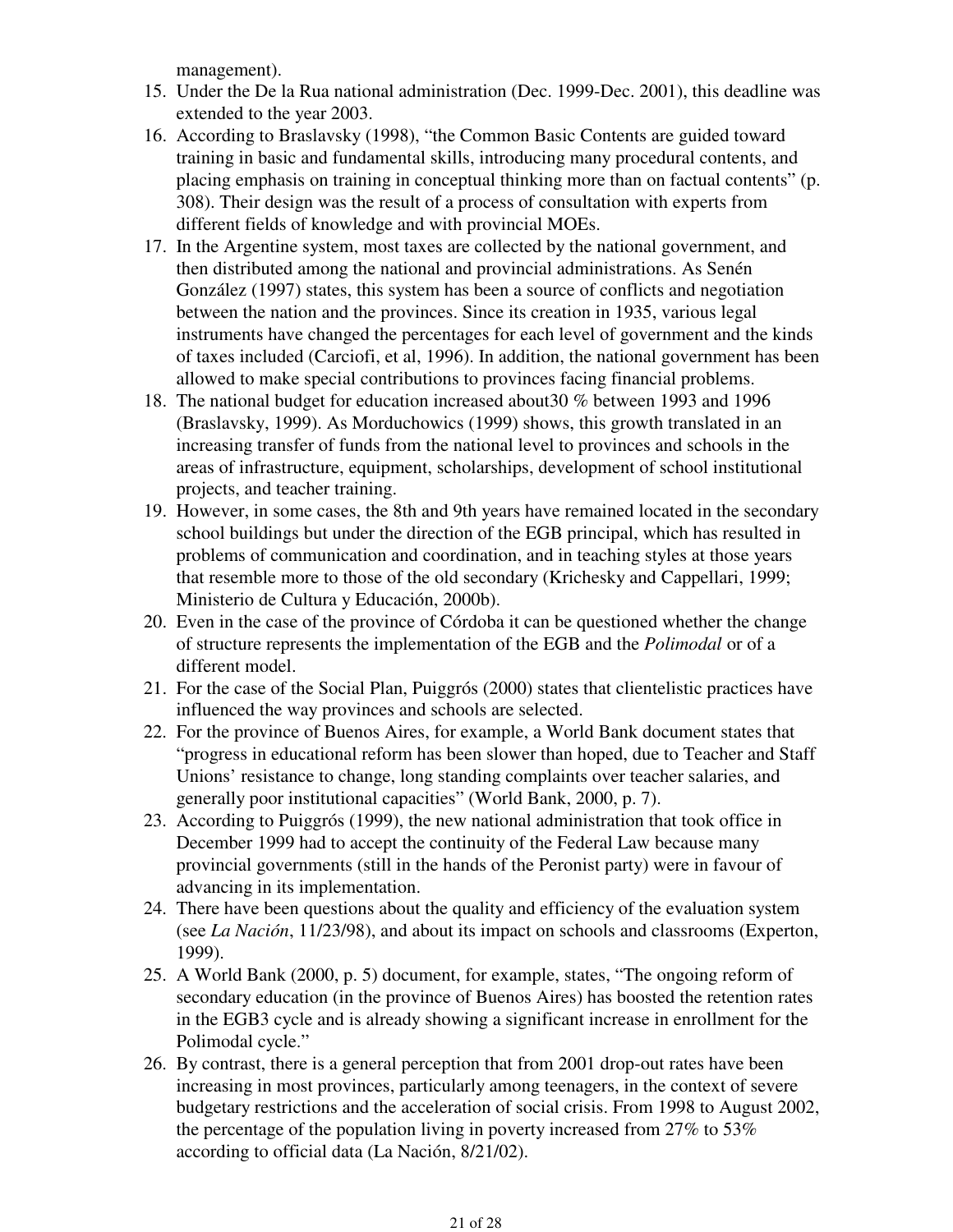- 27. Castro et al. hold that "In general, broad-based knowledge geared toward problem solving seems to be more valuable to graduates over their work lives than specific vocational skills" (p. 14). In their view, that is the approach employed in the *polimodales* of Argentina and Mexico.
- Tedesco (1998) notes that the neglecting of teachers as active participants, a 28. characteristic of many reforms in Latin America during the 1990s, needs to be reversed in order to improve the effectiveness of educational policies.

#### **References**

- Acedo, C. and Belalcázar, C. (2001). "A Literature Review: Education Reform in the 1990s." The World Bank, Education Reform and Management Thematic Group.
- Acedo, C. (2002) (ed.). *Case Studies in Secondary Education Reform*. Washington, DC: American Institutes for Research/USAID.
- Aguerrondo, I., Xifra, S., and Delamer, L. (2000). *Validez nacional de Estudios y Certificaciones: Propuesta para su organización y gestión*. Document produced for the National MOE (Argentina). Buenos Aires.
- Aguerrondo, I. (1996). *La escuela como organización inteligente*. Buenos Aires: Troquel.
- Balduzzi, J. and Suárez, M. (1999). "La implementación del octavo año en las escuelas bonaerenses." Cuadernos de informes e investigaciones, SUTEBA.
- Braslavsky, C. (2001). *Los procesos contemporáneos de cambios de la educación secundaria en América Latina: Análisis de casos en América del Sur*. IIEP.
- Braslavsky, C. (1999, December). La reforma educativa en la Argentina: Avances y desafíos. *Propuesta Educativa*21, 80-88.
- Braslavsky, C. (1998). Restructuring the Argentine educational system, 1984-1995. In Tulchin, J.S., with Garland, A.M. (Eds.), *Argentina: The challenges of modernization*. Wilmington, DE: Scholarly Resources Inc.
- Braslavsky, C. and Tiramonti, G. (1990). *Conducción educativa y calidad de la enseñanza media*. Buenos Aires: Miño y Dávila Editores.
- Carciofi, R. (coordinator), Cetrángolo, O., and Larrañaga, O. (1996). *Desafíos de la decentralización: Educación y salud en Argentina y Chile*. Santiago de Chile: CEPAL.
- Carnoy, M. (1999) *Globalization and educational reform: What planners need to know.* Paris: UNESCO, Institute for International Planning.
- Casassus, J. et al. (1998). *Estudio de seguimiento y evaluación de la Transformación Educativa en la Provincia de Buenos Aires*. Buenos Aires: Oficina Regional de UNESCO-Representación Argentina.
- Castro, C. de M., Carnoy, M. and Wolff, L. (2000). *Secondary schools and the transition to work in Latin America and the Caribbean*. Washington, DC: IDB.

Cocorda, E. (1999) "La reforma educativa en las provincias argentinas. Retos metodológicos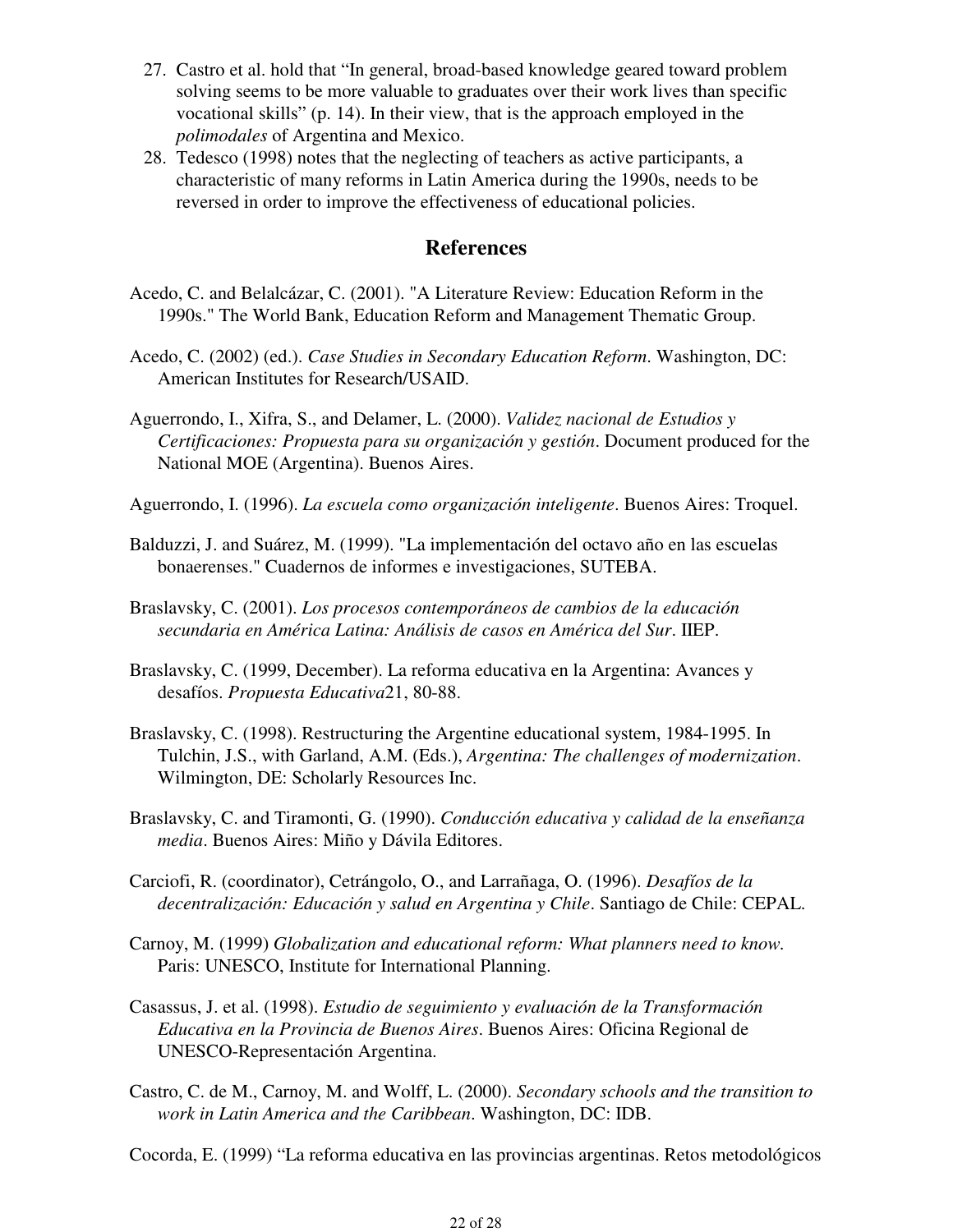para un análisis en el marco de las relaciones intergubernamentales. Aspectos preliminaries." Paper presented at the IV Congreso Latinoamericano de Administración de la Educación, Universidad Nacional de San Martín, Buenos Aires, Argentina.

- Consejo Federal de Cultura y Educación (1996). *La educación polimodal: Aportes para un Acuerdo Marco. Resolución Nro. 54/96*. Buenos Aires: Consejo Federal de Cultura y Educación.
- Consejo Federal de Cultura y Educación (1994). *Pacto Federal Educativo*. San Juan, Argentina: Consejo Federal de Cultura y Educación.
- CTERA. (2001). *Consulta nacional docente: La educación Argentina. Qué dicen los maestros?* [On-line]. Available: www.suteba.org.ar.
- CTERA. (1997). *Situación de la educación en Argentina. Diagnóstico*. [On-line]. Available: http://www.wami.apc.org/ctera/diagno.html
- Decibe, S. (1998). Transformar la educación para la calidad y la inclusión social: La experiencia argentina. Conference organized by the World Bank, *Construyendo el futuro de América Latina: Asociación público-privada para la educación*. Washington, DC.
- Delich, A. (1999). Política educativa: Balance provisorio del fin de un ciclo. *Escenarios Alternativos*, 6, 60-69.
- Dustchatzky, S. et al. (1999). *Aproximaciones al proceso de reforma en el Tercer Ciclo de la Provincia de La Pampa*. Buenos Aires: FLACSO.
- Experton, W. (1999). *Desafíos para la nueva etapa de la reforma educativa en Argentina*. Washington, DC: The World Bank. LCSHD Paper Series No. 46.
- Filmus, D. (1998). La descentralización educativa en el centro del debate. In *La Argentina que viene*. Buenos Aires: Norma.
- FIEL/Centro de Estudios Públicos (2000). *Una educación para el siglo XXI: Propuesta de reforma*. Buenos Aires: FIEL.
- Frigerio, G. (1995). *De aquí y de allá: Textos sobre la institución educativa y su dirección*. Buenos Aires: Kapelusz.
- Fullan, M. (1993). *Change forces : Probing the depths of educational reform*. London and New York: Falmer Press.
- García de Fanelli, A. M. (1997). Reformas en la educación básica y superior en la Argentina: Avances y restricciones en su implementación. In CEPAS (Ed.), *Los desafíos para el Estado en la Argentina actual*. Buenos Aires: Universidad de Buenos Aires.
- Gozman, G. and Jacinto, C. (1999). *El desafío de la implementación de la escolaridad en el medio rural: el Programa del Tercer Ciclo de la EGB en escuelas rurales de Argentina*. Buenos Aires: Ministerio de Cultura y Educación/Instituto Internacional de Planeamiento Educativo-Buenos Aires.

Krichesky, M. and Cappellacci, I. (1999, December). Gestión curricular y riesgo pedagógico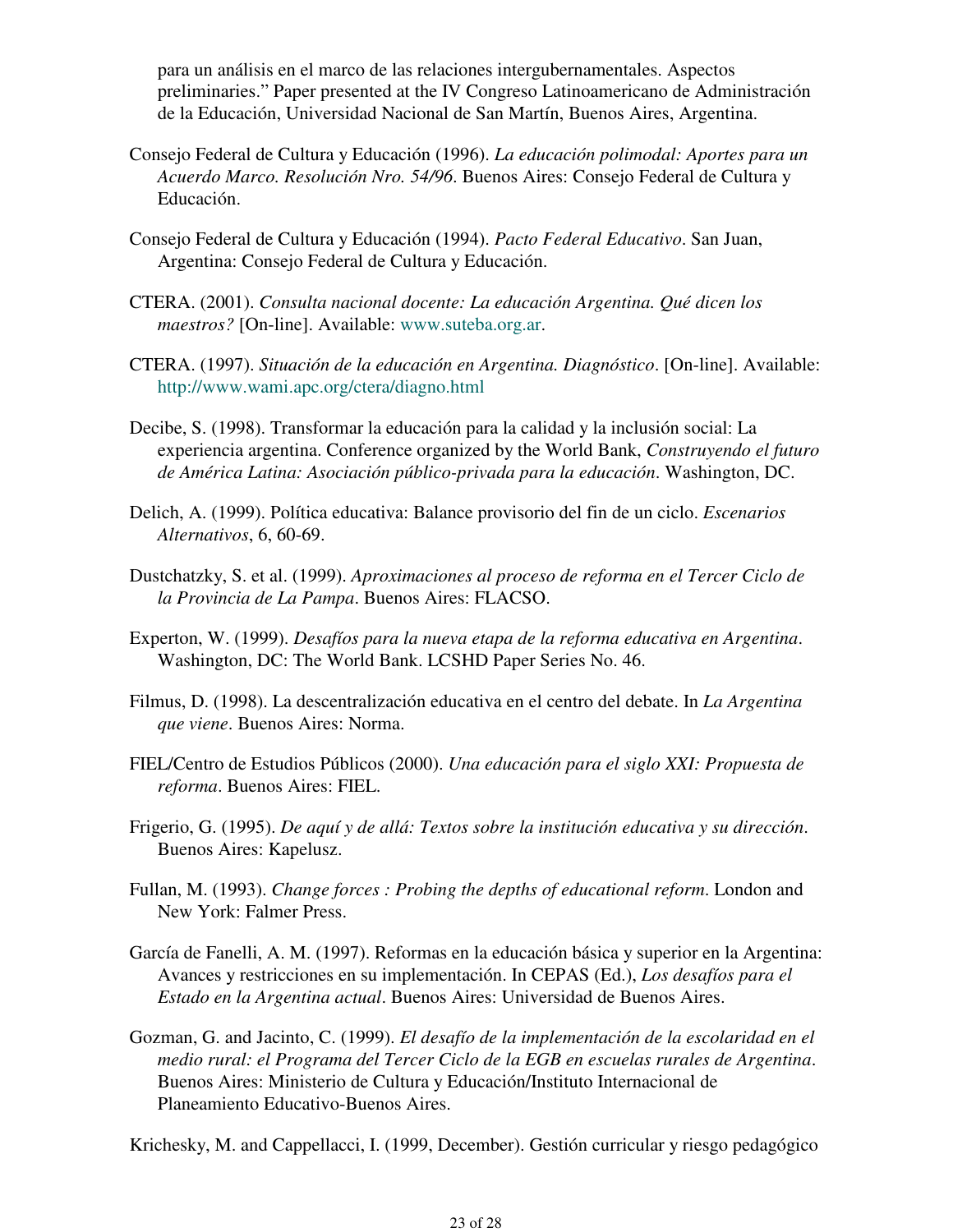en EGB3: Un análisis de casos en Lomas de Zamora y La Matanza. *Propuesta Educativa* 21. 66-79.

- La Nación (8/21/02). La crisis provocó que haya 5,2 millones de nuevos pobres. Buenos Aires.
- La Nación (7/9/99). Los maestros percibirán un único pago de \$360 en agosto. Buenos Aires.
- La Nación (11/23/98). La pesada carga de las pruebas. Buenos Aires.
- Levin, B. (2001).Conceptualizing the process of education reform from an international perspective. *Education Policy Analysis Archives*, 9 (14).
- Llach, J. J., Montoya, S. and Roldán, F. (1999). *Educación para todos*. Córdoba: IERAL.
- Ministerio de Educación (2000a). *El Tercer Ciclo desde la mirada docente: Avances y desafíos frente a la extensión de la obligatoriedad escolar*. Buenos Aires: Ministerio de Educación, Unidad de Investigaciones Educativas.
- Ministerio de y Educación (2000b). *Implementación y Localización del Tercer Ciclo de EGB: Las prescripciones y su impacto en los actores institucionales*. Buenos Aires: Ministerio de Educación, Unidad de Investigaciones Educativas.
- Ministerio de Educación (2000c). *La estructura curricular básica del Tercer Ciclo de la EGB en ocho jurisdicciones*. Ministerio de Educación, Unidad de Investigaciones Educativas.
- Ministerio de Educación (2000d). *Estado de situación curricular de las provincias*. Buenos Aires: Subsecretaría de Educación Básica.
- Ministerio de Educación (2000e). *El trabajo docente en el Tercer Ciclo de la EGB. La normativa y las instituciones*. Ministerio de Educación, Unidad de Investigaciones Educativas.
- Ministerio de Cultura y Educación (1997). *Argentine education in the society of knowledge*. Presented at the 29th Session of the General Conference UNESCO, Paris, October 1997.
- Ministerio de Cultura y Educación (1996a). *Censo nacional de docentes y establecimientos educativos '94: Matrícula escolar*. Buenos Aires: Ministerio de Cultura y Educación.
- Ministerio de Cultura y Educación (1996b). *Condiciones básicas institucionales: Nuevos contenidos en una escuela diferente*. Buenos Aires: Ministerio de Cultura y Educación.
- Ministerio de Cultura y Educación (1996c). *Aspectos estructurantes de la organización y la gestión de la escuela: el tiempo, el espacio y los agrupamientos*. Buenos Aires: Ministerio de Cultura y Educación.
- Minujin, A. and Kessler, G. (1995). *La nueva pobreza en la Argentina*. Buenos Aires: Editorial Planeta.
- Morduchowicz, A. (1999). *Una mirada desde los costos del sistema educativo argentino*.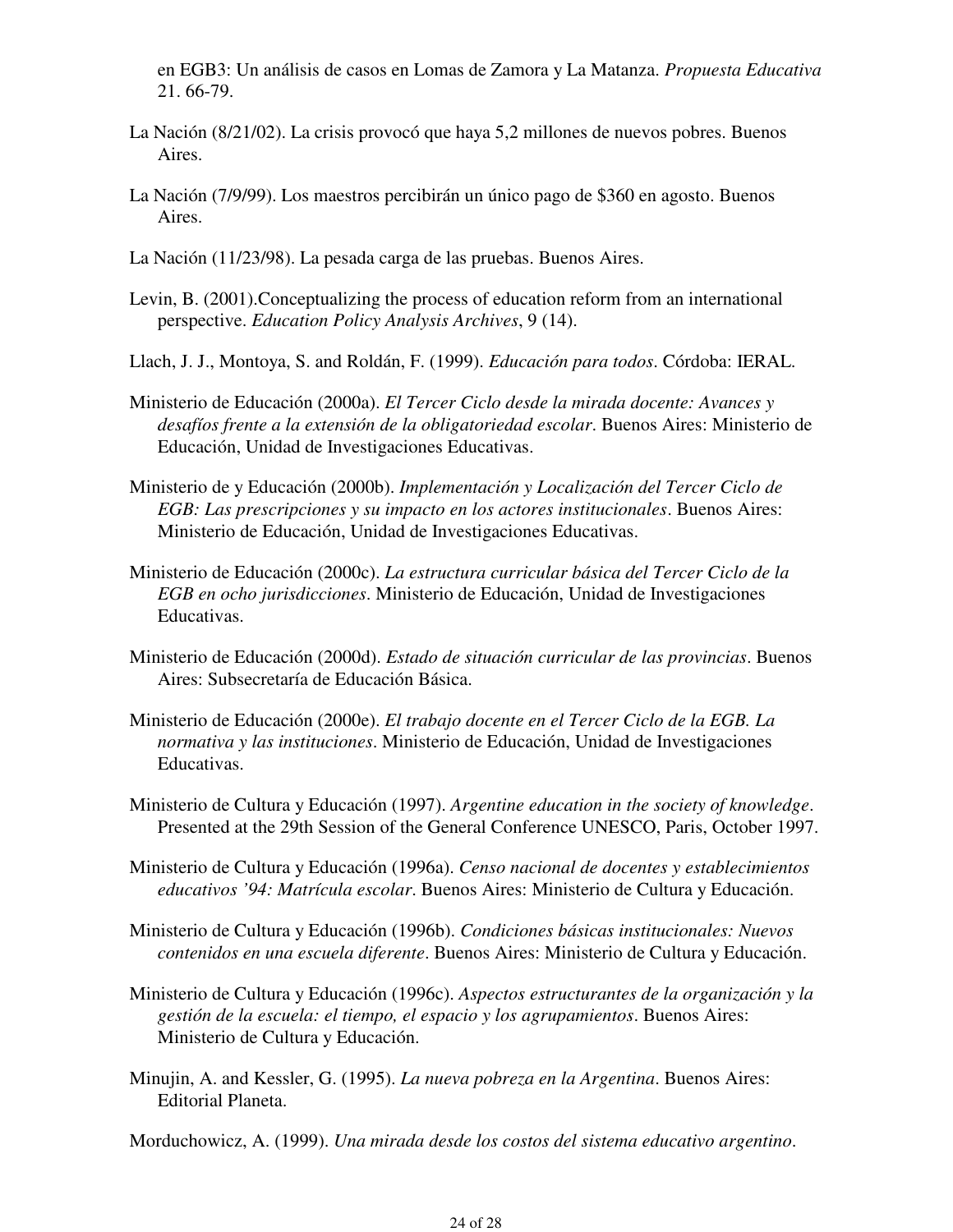Informe Presentado a la Comisión de Ecología y Desarrollo Humano del Honorable Senado de la Nación. Buenos Aires.

- Puiggrós, A. (2000). Educación básica y media en la Argentina de comienzos del siglo XXI. *Revista Aportes*, 15.
- Puiggrós, A. (1997). *La otra reforma: Desde la educación menemista hasta el fin de siglo*. Buenos Aires: Galerna.
- Roggi, L. (2001). Esta Resolución no ayudará a mejorar la situación. *Novedades Educativas*,13 (123). Buenos Aires.
- Senén González, S. (2000). Argentina: Actores e instrumentos de la reforma educativa. Propuestas del centro y respuestas de la periferia. *Revista Alternativas* (Universidad Nacional de San Luis).
- Senén González, S. and Arango, A. (1997). La descentralización educativa: Política educativa o política fiscal? In Oszlak, O. (Ed.), *Estado y sociedad: Las nuevas reglas del juego*, 1. Buenos Aires: CBC-CEA.
- Senén González, S., with the collaboration of M.A. Sendón (1997). *Ajuste y reforma educativa: dos lógicas en pugna*. III Congreso Latinoamericano de Administración de la Educación, UNICAMP, Campinas.
- Stubrin, A. (1999). Educación, igualdad, solidaridad y cohesión. *Escenarios Altenativos*, 6, 30-41.
- SUTEBA (Sindicato Unificado de los Trabajadores de la Educación de la Provincia de Buenos Aires) (1999). *Una reforma que no Transforma*. [On-line]. Available: www.suteba.org.ar. Extracted in February, 2001.
- Tedesco (1998). Desafíos de las reformas educativas en América Latina. *Propuesta Educativa*,19, 19-23. Buenos Aires.
- Tiramonti, G. and Braslavsky, C. (1995). Quiénes ofrecen educación en la Argentina de hoy. In G. Tiramonti, C. Braslavsky and D. Filmus (Eds). *Las transformaciones de la educación en diez años de democracia*. Buenos Aires: Tesis Norma.
- Tiramonti, G. (1996). *Los nuevos modelos de gestion educativa y su incidencia sobre la calidad de la educacion*. Buenos Aires: Flacso/Serie documentos e Informes de Investigación, 211.
- Tiramonti, G. (1995). Quiénes van a la escuela hoy en Argentina? In G. Tiramonti, C. Braslavsky and D. Filmus (Eds.). *Las transformaciones de la educación en diez años de democracia*. Buenos Aires: Tesis Norma.
- Wolff, L., and Castro, C. de M. (2000). *Secondary education in Latin America and the Caribbean: The challenge of growth and reform*. Washington, DC: IDB.
- World Bank. (2000). *Argentina, AR BA Secondary Education II: Project concept document*. Latin America and Caribbean Region LCSHE.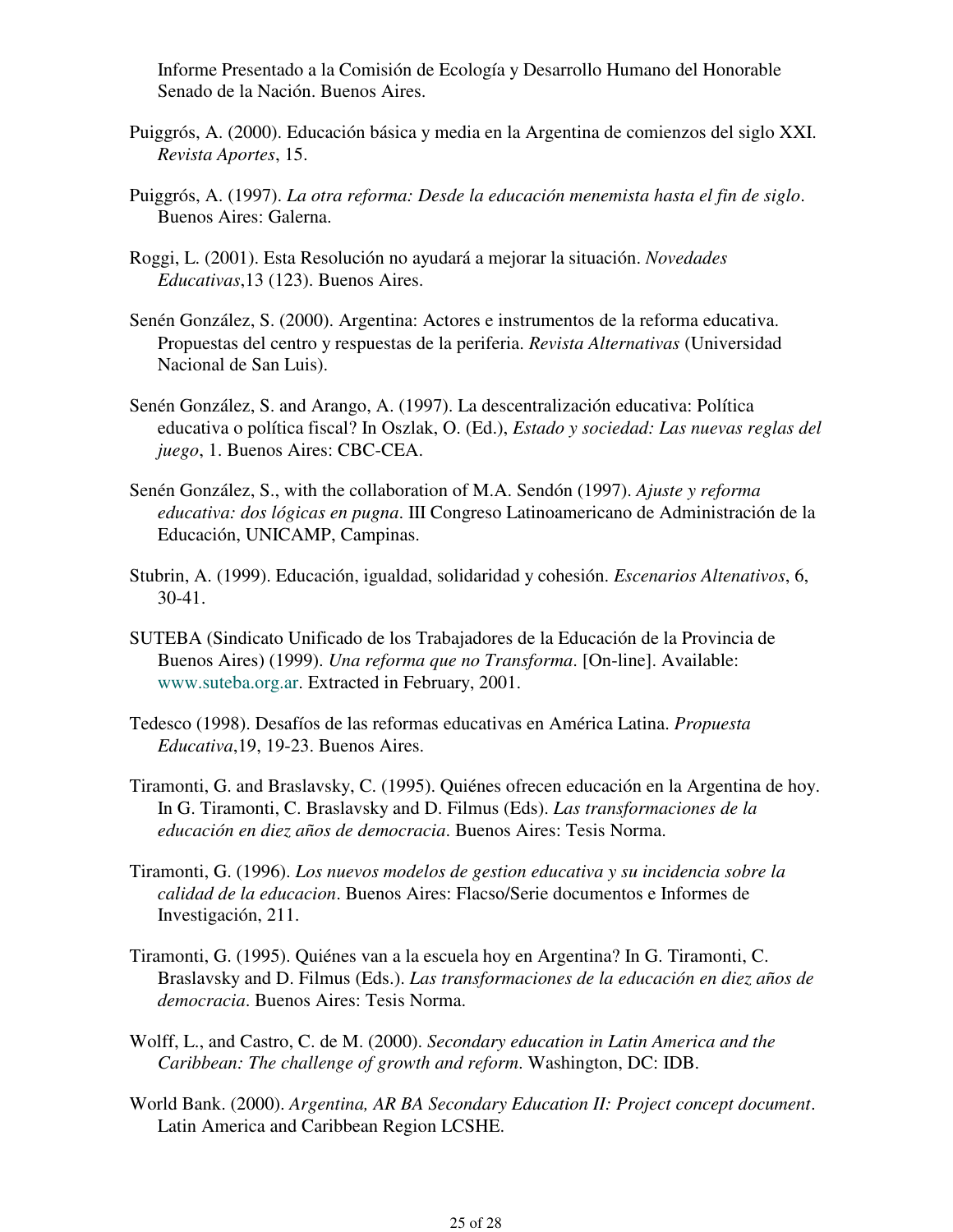- World Bank. (1995). *Staff appraisal report. Argentina: Decentralization and improvement of secondary education and polymodal education development project*. Human Resources Operation Division. Report No. 14559-AR.
- World Bank. (1994). *Staff appraisal report. Argentina: Decentralization and improvement of secondary education project*. Human Resources Operation Division. Report No. 12993-AR.

## **About the Authors**

### **Jorge M. Gorostiaga**

University of Pittsburgh E-mail: gorosti@pitt.edu

**Jorge M. Gorostiaga** is a doctoral candidate in the Social and Comparative Analysis in Education program at the University of Pittsburgh. He has taught at universities in Argentina. His research focuses on educational reform. He is the co-editor (with Mark B. Ginsburg) of Dialogue among researchers, policy makers and practitioners: International perspectives on the field of education (Routledge Falmer, 2003).

### **Clementina Acedo**

5K34 Posvar Hall Institute for International Studies in Education University of Pittsburgh, PA 15260 E-mail: cacedo@pitt.edu

**Clementina Acedo** is Assistant Professor in Administrative and Policy Studies in the School of Education, University of Pittsburgh. She has worked as Education Specialist for the World Bank and as Researcher, Consultant and Professor in Caracas, Venezuela. Her recent research includes a book and articles on: Secondary education reform in the nineties in Argentina, Egypt, Kenya, Romania and Indonesia and topics of justice and development in social and educational policy.

### **Susana E. Xifra**

Buenos Aires, Argentina E-mail: xijen@radar.com.ar

**Susana E. Xifra** is a consultant at the International Institute of Educational Planning-UNESCO (Buenos Aires). She has taught at primary, secondary and university institutions. She has worked as an educational official in Argentina at provincial and national levels.

The World Wide Web address for the *Education Policy Analysis Archives* is **epaa.asu.edu**

# **Editor: Gene V Glass, Arizona State University**

## **Production Assistant: Chris Murrell, Arizona State University**

General questions about appropriateness of topics or particular articles may be addressed to the Editor, Gene V Glass, glass@asu.edu or reach him at College of Education, Arizona State University, Tempe, AZ 85287-2411. The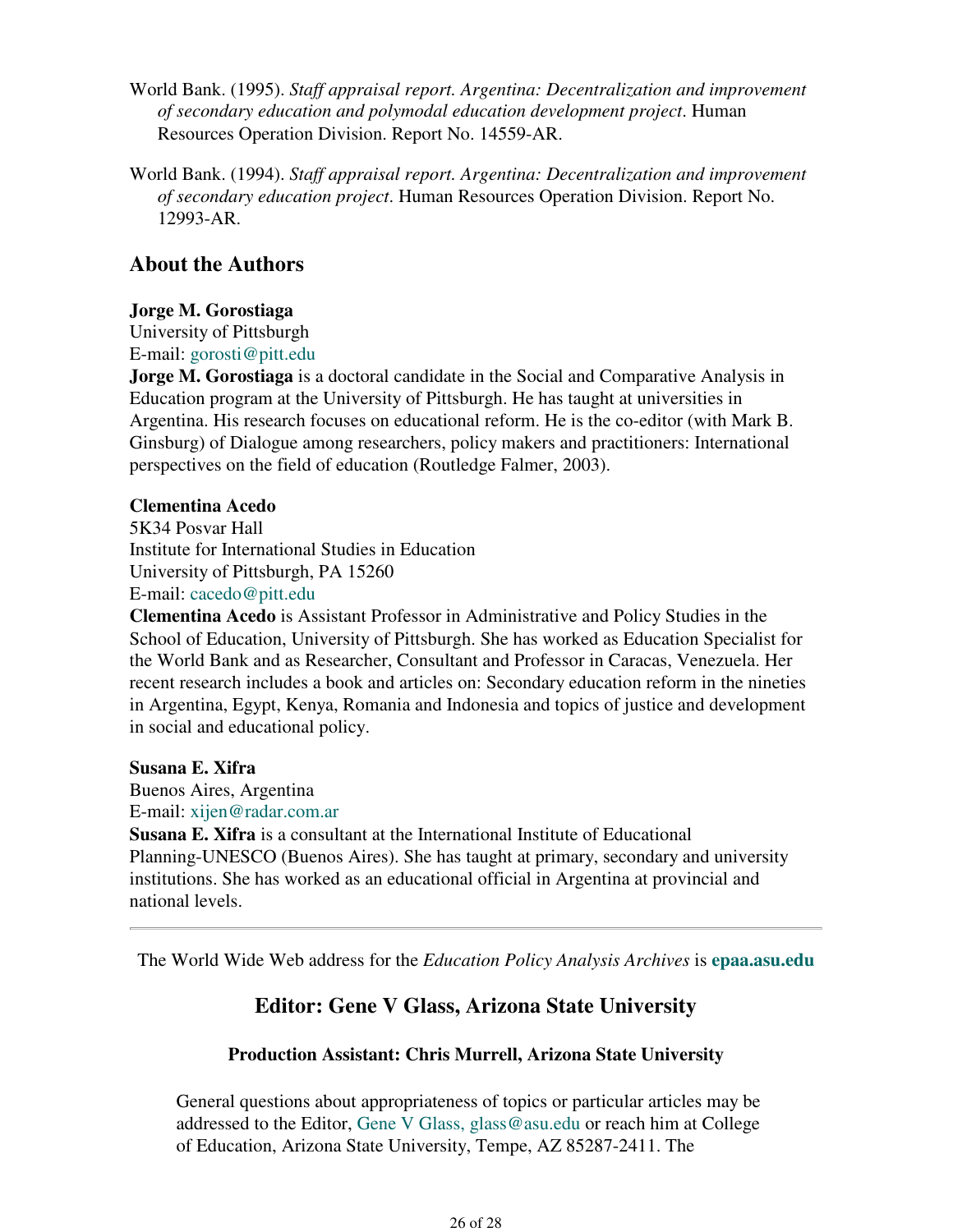Commentary Editor is Casey D. Cobb: casey.cobb@unh.edu .

### **EPAA Editorial Board**

Michael W. Apple University of Wisconsin

Greg Camilli Rutgers University

Sherman Dorn University of South Florida

Gustavo E. Fischman California State Univeristy–Los Angeles

Thomas F. Green Syracuse University

Craig B. Howley Appalachia Educational Laboratory

Patricia Fey Jarvis Seattle, Washington

Benjamin Levin University of Manitoba

Les McLean University of Toronto

Michele Moses Arizona State University

Anthony G. Rud Jr. Purdue University

Michael Scriven University of Auckland

Robert E. Stake University of Illinois—UC

Terrence G. Wiley Arizona State University David C. Berliner Arizona State University

Linda Darling-Hammond Stanford University

Mark E. Fetler California Commission on Teacher Credentialing

Richard Garlikov Birmingham, Alabama

Aimee Howley Ohio University

William Hunter University of Ontario Institute of Technology

Daniel Kallós Umeå University

Thomas Mauhs-Pugh Green Mountain College

Heinrich Mintrop University of California, Los Angeles

Gary Orfield Harvard University

Jay Paredes Scribner University of Missouri

Lorrie A. Shepard University of Colorado, Boulder

Kevin Welner University of Colorado, Boulder

John Willinsky University of British Columbia

## **EPAA Spanish Language Editorial Board**

**Associate Editor for Spanish Language Roberto Rodríguez Gómez Universidad Nacional Autónoma de México**

roberto@servidor.unam.mx

#### Adrián Acosta (México)

Universidad de Guadalajara adrianacosta@compuserve.com J. Félix Angulo Rasco (Spain) Universidad de Cádiz felix.angulo@uca.es